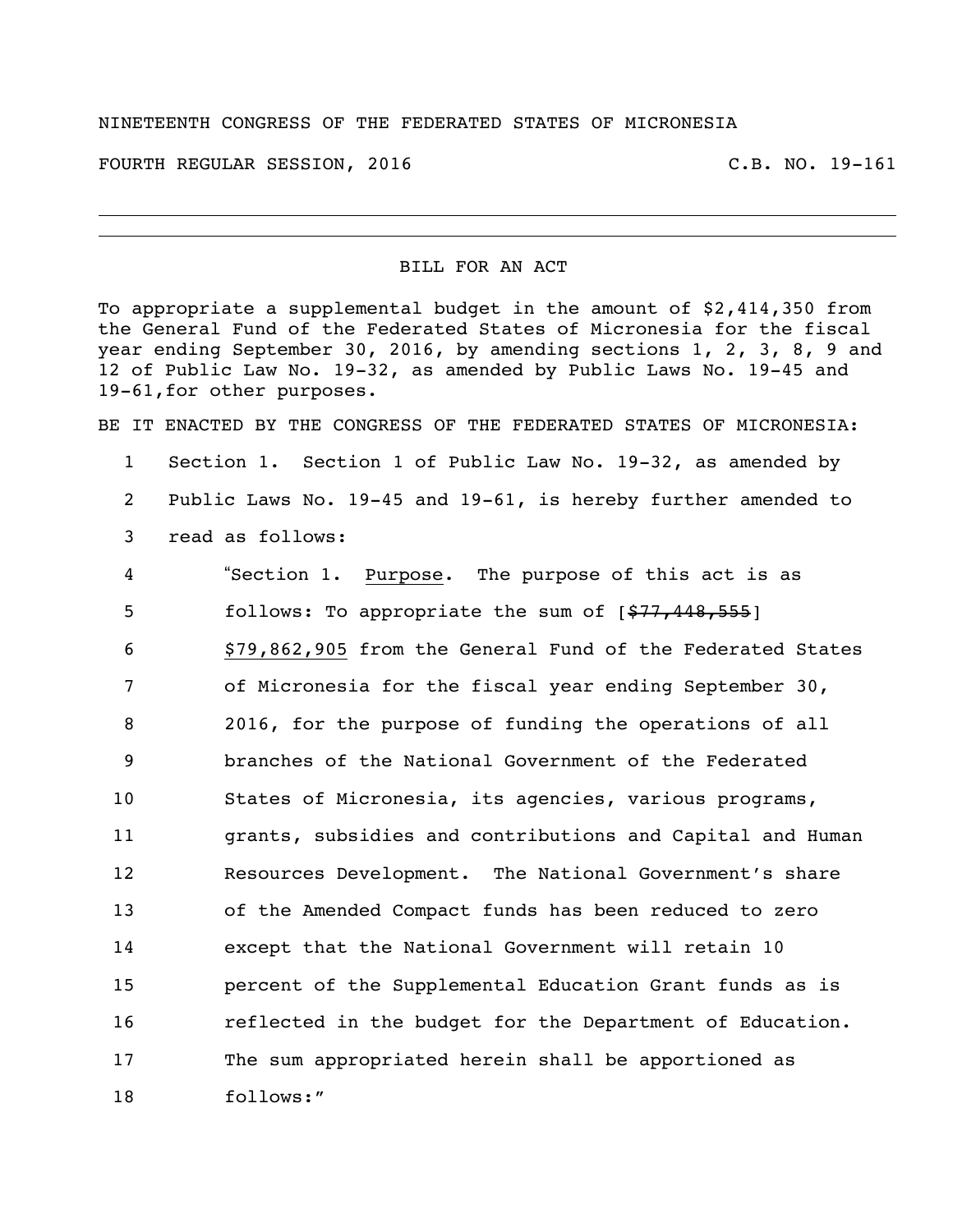| $\mathbf{1}$   | Section 2. Section 2 of Public Law No. 19-32 is hereby |
|----------------|--------------------------------------------------------|
| $\overline{2}$ | amended to read as follows:                            |
| 3              | "Section 2. Operating expenses of the Executive        |
| 4              | Branch. The sum of $[$19,285,699]$ \$19,385,699,       |
| 5              | or so much thereof as may be necessary, is             |
| 6              | hereby appropriated from the General Fund of the       |
| 7              | Federated States of Micronesia for the fiscal          |
| 8              | year ending September 30, 2016, for the purpose        |
| 9              | of funding the operations of the Executive             |
| 10             | Branch of the National Government during the           |
| 11             | fiscal year 2016. The sum appropriated by this         |
| 12             | section shall be apportioned as follows:               |
| 13             | (1) Office of the President.                           |
| 14             | The sum of $[$1,312,494]$ \$1,412,494, or so much      |
| 15             | thereof as may be necessary, for the operations        |
| 16             | of the Office of the President during the fiscal       |
| 17             | year 2016. The sum appropriated herein shall be        |
| 18             | apportioned as follows:                                |
| 19             | 468,640                                                |
| 20             |                                                        |
| 21             |                                                        |
| 22             |                                                        |
| 23             | Fixed Assets<br>2,500                                  |
| 24             | (2) Department of Foreign Affairs.                     |
| 25             | The sum of $$4,594,168$ , or so much thereof as may    |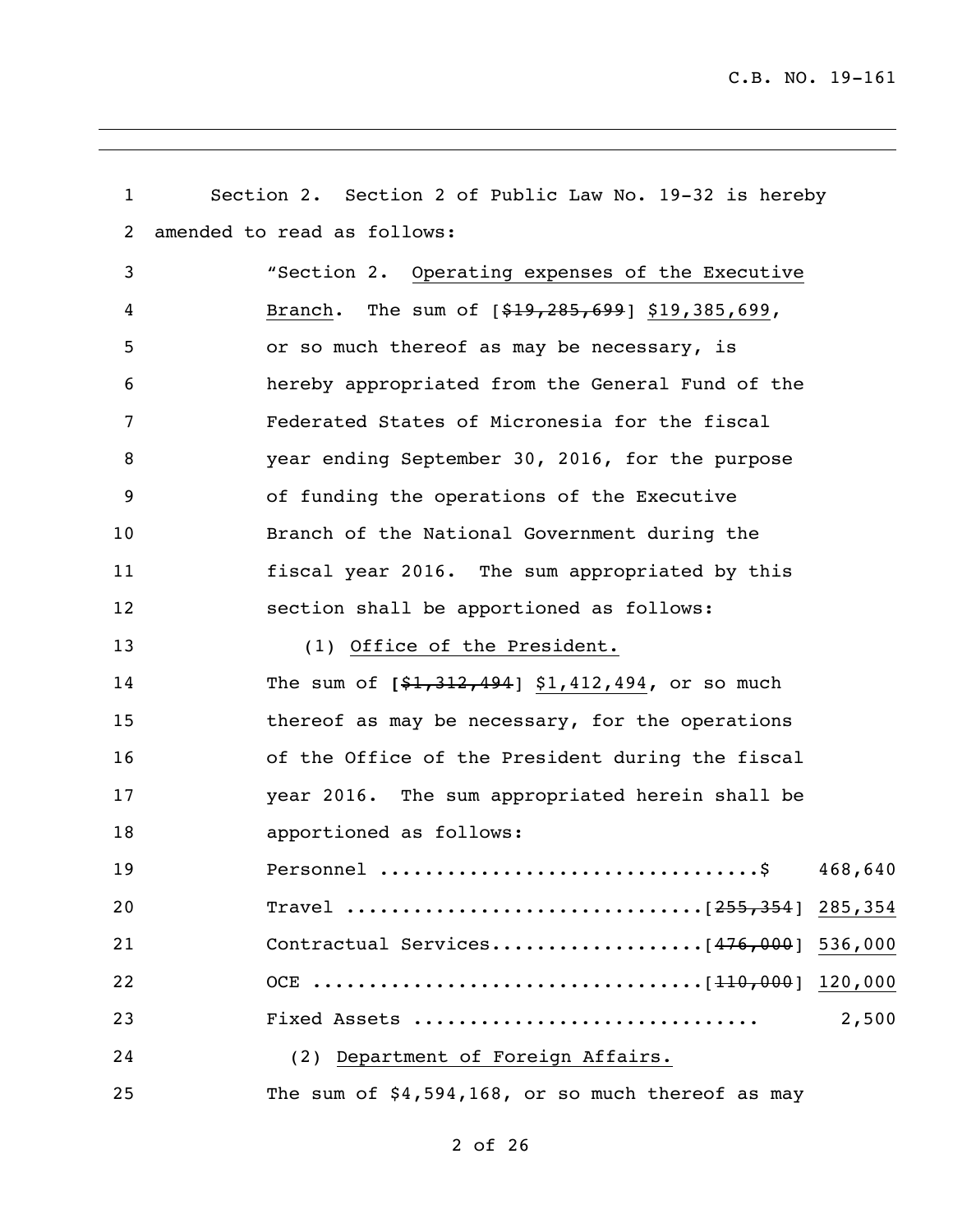| $\mathbf{1}$   | be necessary, for the operations of the             |
|----------------|-----------------------------------------------------|
| $\overline{2}$ | Department of Foreign Affairs during the fiscal     |
| 3              | year 2016. The sum appropriated herein shall be     |
| 4              | apportioned as follows:                             |
| 5              | Personnel \$ 1,340,092                              |
| 6              | 284,899                                             |
| 7              | Contractual Services 2,558,645                      |
| 8              | 324,632                                             |
| 9              | 85,900<br>Fixed Assets                              |
| 10             | (3) Department of Finance and Administration.       |
| 11             | The sum of \$2,566,833, or so much thereof as may   |
| 12             | be necessary, for the operations of the             |
| 13             | Department of Finance and Administration during     |
| 14             | the fiscal year 2016. The sum appropriated          |
| 15             | herein shall be apportioned as follows:             |
| 16             | Personnel \$ 1,718,842                              |
| 17             | 215,401                                             |
| 18             | Contractual Services<br>348,966                     |
| 19             | 273,124                                             |
| 20             | Fixed Assets<br>10,500                              |
| 21             | (4) Department of Resources and Development.        |
| 22             | The sum of $$1,291,214$ , or so much thereof as may |
| 23             | be necessary, for the operations of the             |
| 24             | Department of Resources and Development during      |
| 25             | the fiscal year 2016. The sum appropriated          |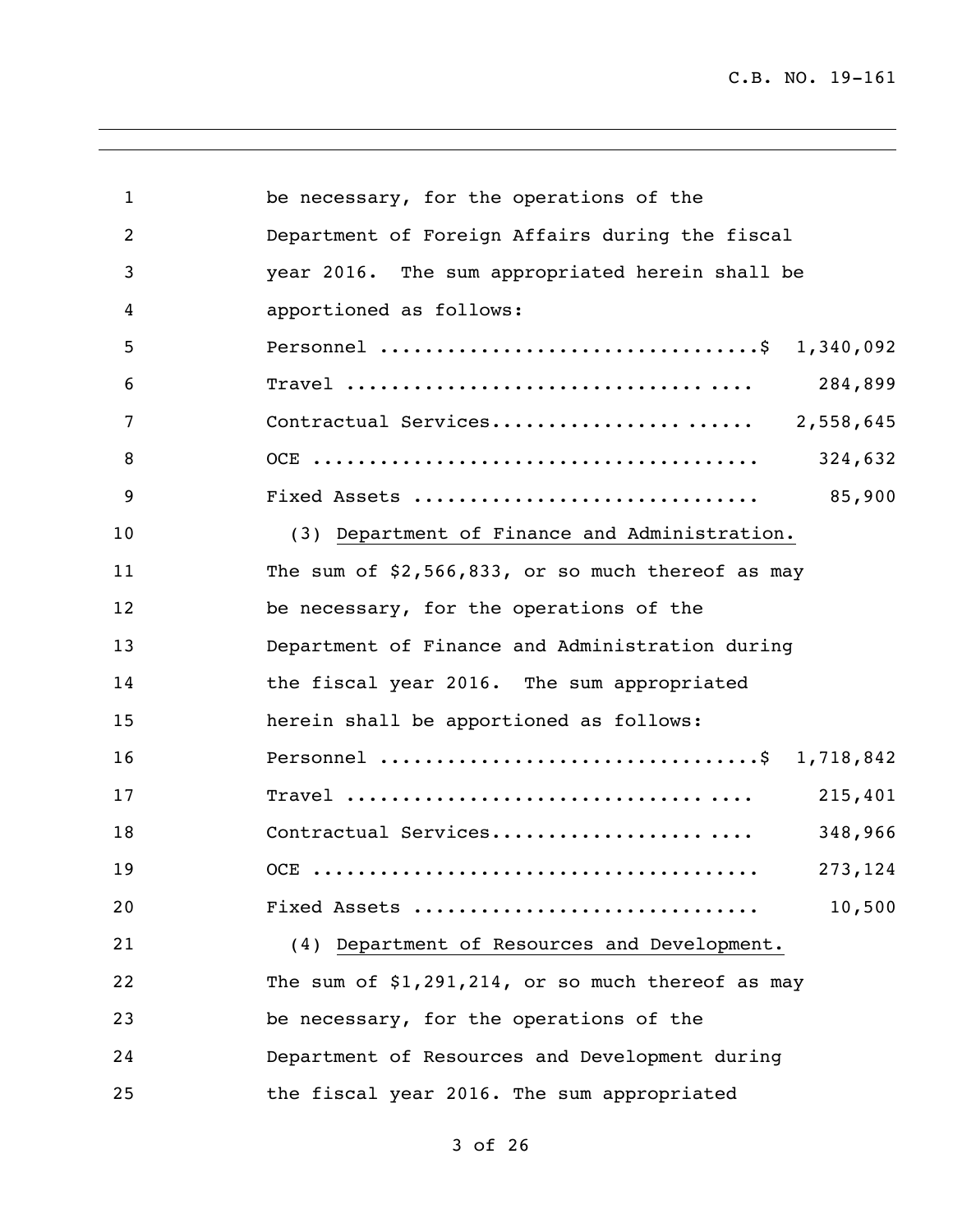| $\mathbf{1}$ | herein shall be apportioned as follows:             |         |
|--------------|-----------------------------------------------------|---------|
| 2            |                                                     | 831,535 |
| 3            |                                                     | 170,202 |
| 4            | Contractual Services                                | 78,157  |
| 5            |                                                     | 180,320 |
| 6            | Fixed Assets                                        | 31,000  |
| 7            | (5) Department of Transportation,                   |         |
| 8            | Communications and Infrastructure.                  |         |
| 9            | The sum of $$3,132,879$ , or so much thereof as may |         |
| 10           | be necessary, for the operations of the             |         |
| 11           | Department of Transportation, Communications and    |         |
| 12           | Infrastructure during the fiscal year 2016. The     |         |
| 13           | sum appropriated herein shall be apportioned as     |         |
| 14           | follows:                                            |         |
| 15           |                                                     | 773,443 |
| 16           |                                                     | 237,355 |
| 17           |                                                     |         |
| 18           |                                                     | 73,645  |
| 19           |                                                     |         |
| 20           | (6) Department of Health and Social Affairs.        |         |
| 21           | The sum of \$779,949, or so much thereof as may     |         |
| 22           | be necessary, for the operations of the             |         |
| 23           | Department of Health and Social Affairs during      |         |
| 24           | the fiscal year 2016. The sum appropriated          |         |
| 25           | herein shall be apportioned as follows:             |         |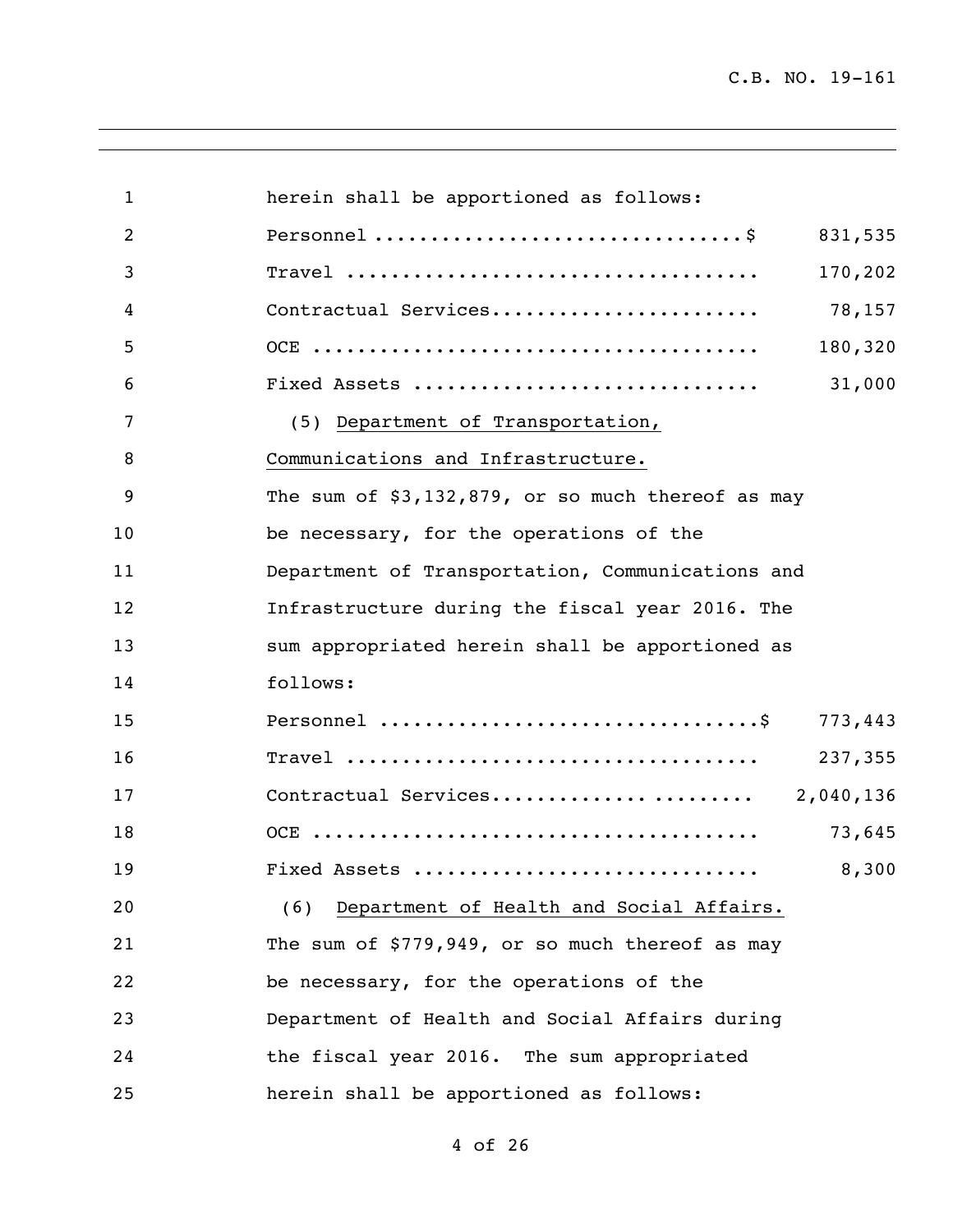| 1  |                                                     | 440,848 |
|----|-----------------------------------------------------|---------|
| 2  |                                                     | 130,316 |
| 3  | Contractual Services                                | 108,617 |
| 4  |                                                     | 100,168 |
| 5  | Fixed Assets                                        | $-0-$   |
| 6  | (7) Department of Education.                        |         |
| 7  | The sum of \$849,723, or so much thereof as may     |         |
| 8  | be necessary, for the operations of the             |         |
| 9  | Department of Education during the fiscal year      |         |
| 10 | 2016. Of the total amount of funds appropriated     |         |
| 11 | herein, \$366,598 shall be deemed to come from      |         |
| 12 | funds available under the Supplemental Education    |         |
| 13 | Grant. The sum appropriated herein shall be         |         |
| 14 | apportioned as follows:                             |         |
| 15 |                                                     | 441,204 |
| 16 |                                                     | 154,793 |
| 17 | Contractual Services                                | 168,393 |
| 18 |                                                     | 77,833  |
| 19 | Fixed Assets                                        | 7,500   |
| 20 | (8) Department of Justice.                          |         |
| 21 | The sum of $$3,330,571$ , or so much thereof as may |         |
| 22 | be necessary, for the operations of the             |         |
| 23 | Department of Justice during the fiscal year        |         |
| 24 | The sum appropriated herein shall be<br>2016.       |         |
| 25 | apportioned as follows:                             |         |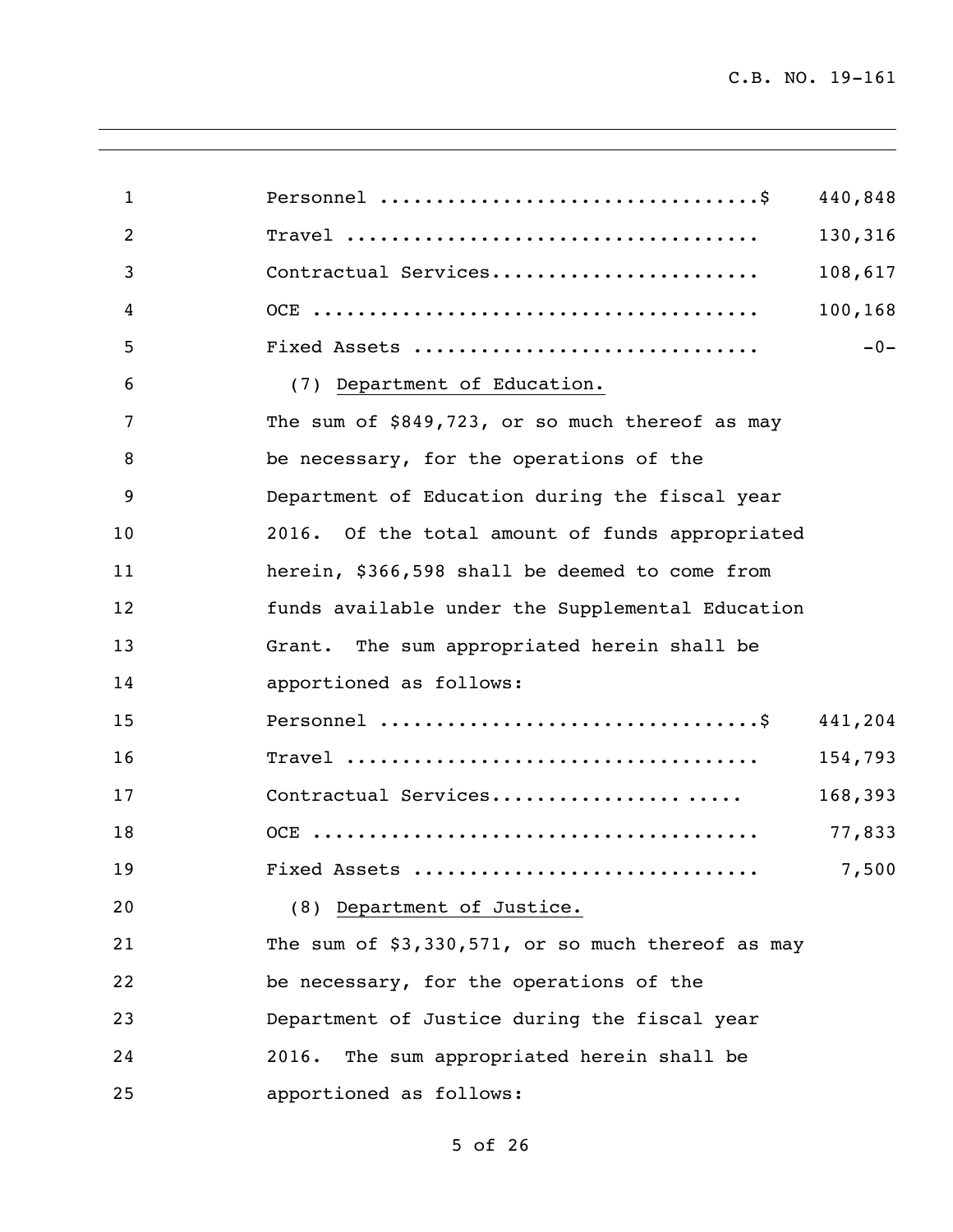| $\mathbf{1}$   |                                                 | 2,351,938 |
|----------------|-------------------------------------------------|-----------|
| $\overline{2}$ |                                                 | 158,548   |
| 3              | Contractual Services                            | 309,160   |
| 4              |                                                 | 329,125   |
| 5              | Fixed Assets                                    | 181,800   |
| 6              | (9) Office of the Public Defender.              |           |
| 7              | The sum of \$918,421, or so much thereof as may |           |
| 8              | be necessary, for the operations of the Office  |           |
| 9              | of the Public Defender during the fiscal year   |           |
| 10             | 2016. The sum appropriated herein shall be      |           |
| 11             | apportioned as follows:                         |           |
| 12             |                                                 | 663,970   |
| 13             |                                                 | 72,812    |
| 14             | Contractual Services                            | 73,239    |
| 15             |                                                 | 77,900    |
| 16             | Fixed Assets                                    | 30,500    |
| 17             | (10) Office of Environment and Emergency        |           |
| 18             | Management.                                     |           |
| 19             | The sum of \$312,441, or so much thereof as may |           |
| 20             | be necessary, for the operations of the Office  |           |
| 21             | of Environment and Emergency Management during  |           |
| 22             | the fiscal year 2016. The sum appropriated      |           |
| 23             | herein shall be apportioned as follows:         |           |
| 24             |                                                 | 181,465   |
| 25             |                                                 | 90,066    |
|                |                                                 |           |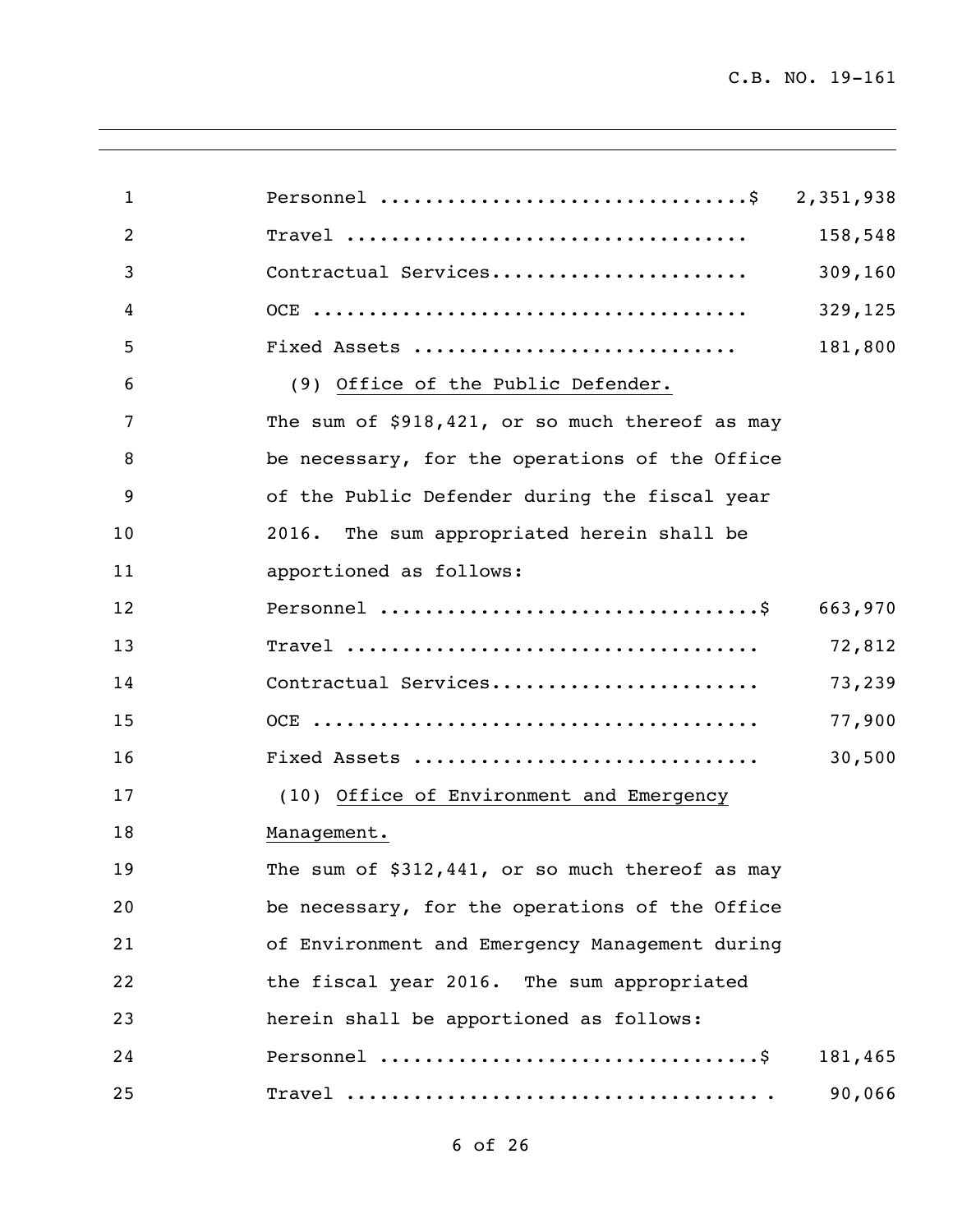| $\mathbf{1}$ | Contractual Services\$                                 | 18,450   |
|--------------|--------------------------------------------------------|----------|
| 2            |                                                        | 22,460   |
| 3            | Fixed Assets                                           | $-0-$    |
| 4            | (11) Office of National Archives, Culture and          |          |
| 5            | Historic Preservation.                                 |          |
| 6            | The sum of \$197,006, or so much thereof as may        |          |
| 7            | be necessary, for the operations of the Office         |          |
| 8            | of National Archives, Culture and Historic             |          |
| 9            | Preservation during the fiscal year 2016. The          |          |
| 10           | sum appropriated herein shall be apportioned as        |          |
| 11           | follows:                                               |          |
| 12           |                                                        | 117,176  |
| 13           |                                                        | 34,503   |
| 14           | Contractual Services                                   | 10,425   |
| 15           |                                                        | 22,102   |
| 16           | Fixed Assets                                           | 12,800'' |
| 17           | Section 3. Section 3 of Public Law No. 19-32 is hereby |          |
|              | 18 amended to read as follows:                         |          |
| 19           | "Section 3. Operating Expenses of the                  |          |
| 20           | Legislative Branch. The sum of $[4, 937, 568]$         |          |
| 21           | \$5,840,568, or so much thereof as may be              |          |
| 22           | necessary, is hereby appropriated from the             |          |
| 23           | General Fund of the Federated States of                |          |
| 24           | Micronesia for the fiscal year ending September        |          |
| 25           | 30, 2016, for the operations of the Legislative        |          |
|              |                                                        |          |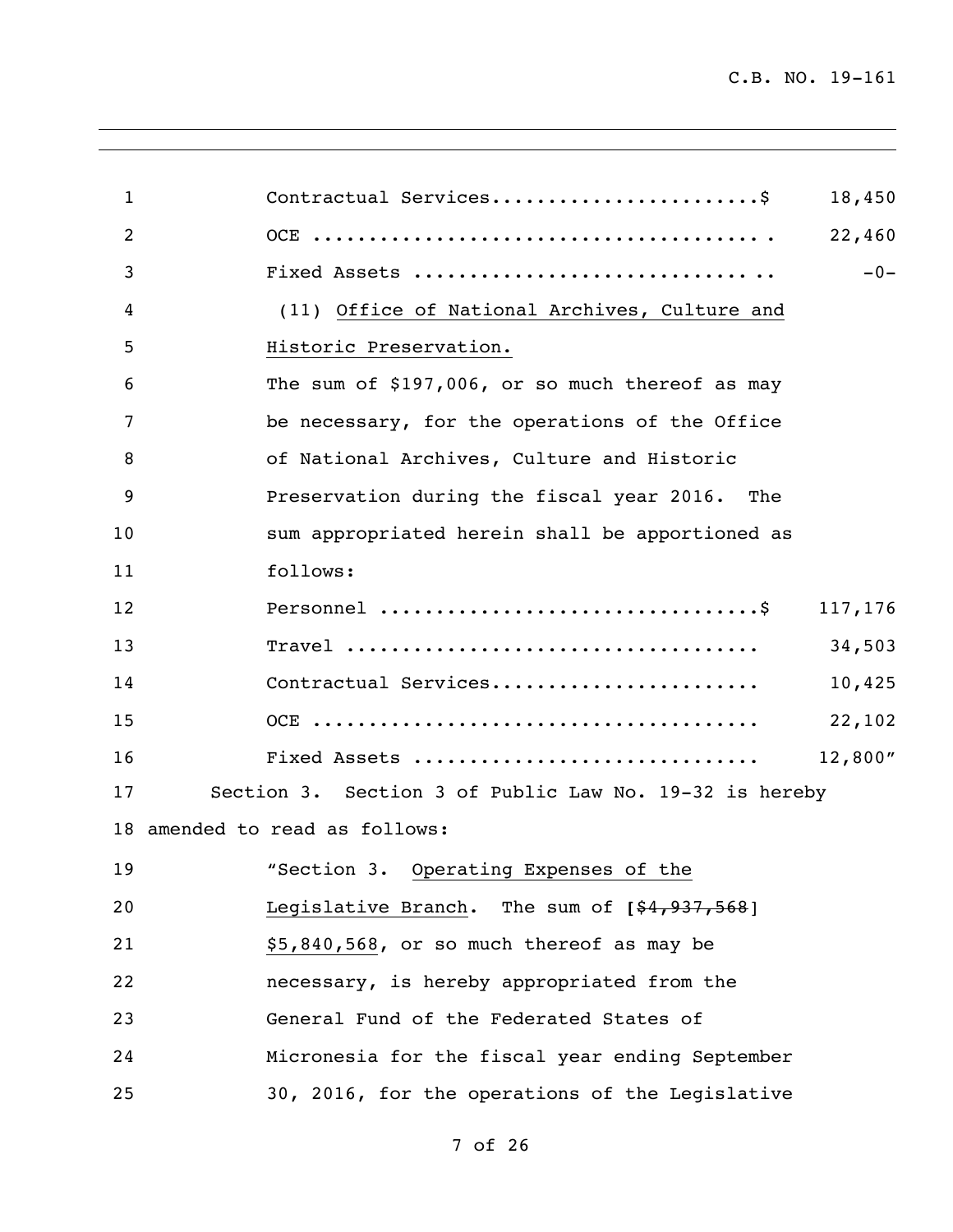| $\mathbf{1}$   | Branch of the National Government during the      |         |
|----------------|---------------------------------------------------|---------|
| $\overline{c}$ | fiscal year 2016. The sum appropriated by this    |         |
| 3              | section shall be apportioned as follows:          |         |
| 4              | (1) Speaker and Members.                          |         |
| 5              | The sum of $[$2,419,511]$ \$3,209,511, or so much |         |
| 6              | thereof as may be necessary, for the operations   |         |
| 7              | of the Office of the Speaker and Members of the   |         |
| 8              | Congress of the Federated States of Micronesia    |         |
| 9              | during the fiscal year 2016. The sum              |         |
| 10             | appropriated herein shall be apportioned as       |         |
| 11             | follows:                                          |         |
| 12             |                                                   | 430,530 |
| 13             |                                                   |         |
| 14             | Contractual Services[1,296,600] 1,886,600         |         |
| 15             |                                                   | $-0-$   |
| 16             | Fixed Assets                                      | $-0-$   |
| 17             | (2) Staff Offices.                                |         |
| 18             | The sum of $[$1,948,057]$ \$2,013,057, or so much |         |
| 19             | thereof as may be necessary, for the operations   |         |
| 20             | of the Congress staff offices during fiscal year  |         |
| 21             | The sum appropriated herein shall be<br>2016.     |         |
| 22             | apportioned as follows:                           |         |
| 23             |                                                   | 944,275 |
| 24             |                                                   | 175,252 |
| 25             | Contractual Services                              | 490,030 |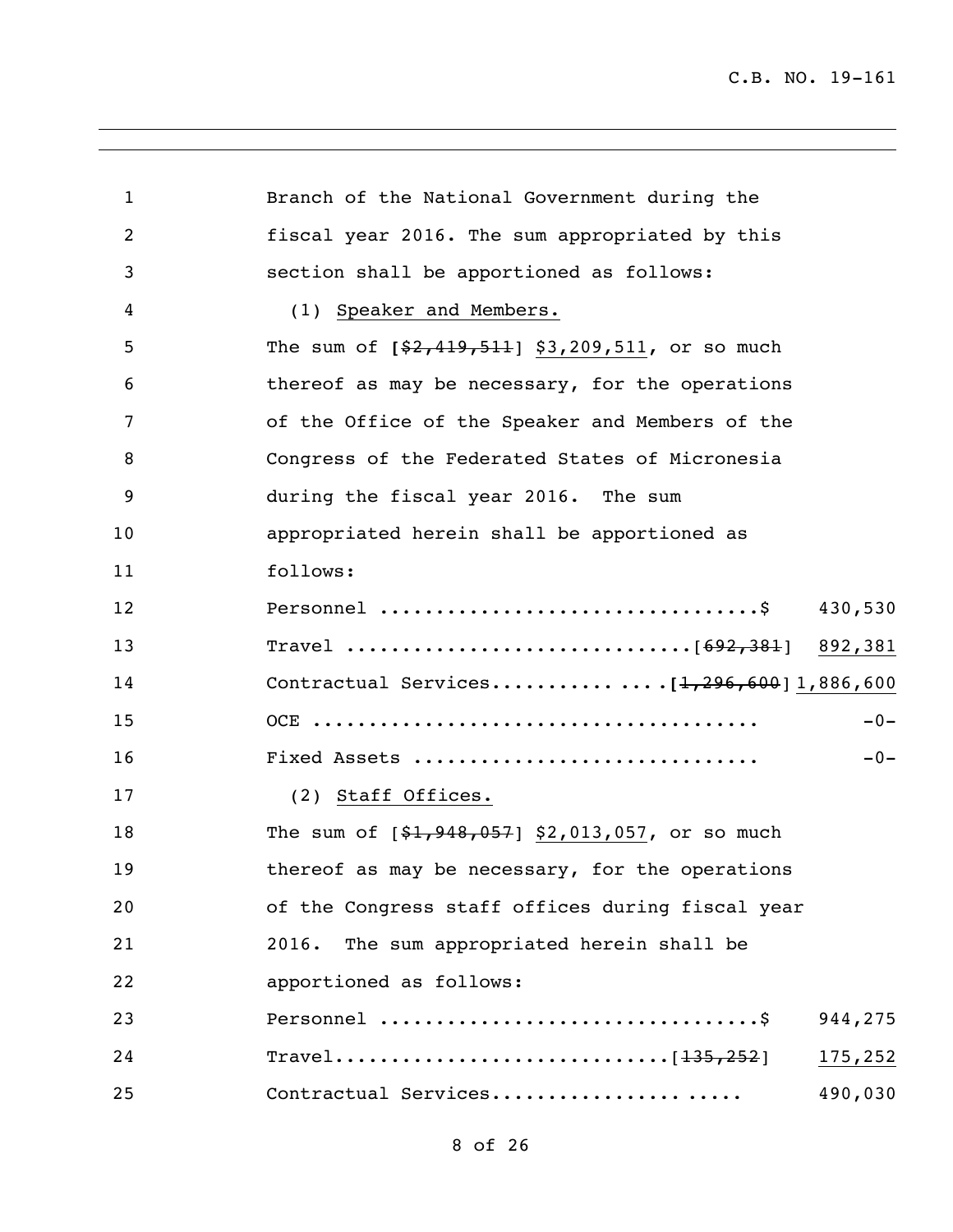| $\mathbf{1}$   | OCE; PROVIDED THAT, up to \$10,000 may be used to   |         |
|----------------|-----------------------------------------------------|---------|
| $\overline{2}$ | pay expenses incurred during the previous fiscal    |         |
| 3              | year \$[ <del>187,000</del> ]                       | 212,000 |
| 4              | Fixed Assets                                        | 191,500 |
| 5              | (3) Congress Delegation Offices.                    |         |
| 6              | The sum of $[$570,000]$ \$618,000, or so much       |         |
| 7              | thereof as may be necessary, for the operations     |         |
| 8              | of the Congress delegation offices during the       |         |
| 9              | fiscal year 2016. Of the amounts appropriated       |         |
| 10             | for contractual services within each Delegation     |         |
| 11             | Office, up to a maximum of $[$35,000]$ \$45,000 per |         |
| 12             | Member; PROVIDED, Yap and Pohnpei delegations       |         |
| 13             | shall remain at \$25,000 at the Delegation          |         |
| 14             | Offices' discretion, while Chuuk delegation         |         |
| 15             | shall remain at \$35,000 at the Delegation          |         |
| 16             | Offices' discretion, may be used for Member         |         |
| 17             | Representation. The sum appropriated is             |         |
| 18             | apportioned as follows:                             |         |
| 19             | (a) Kosrae Delegation Office                        |         |
| 20             |                                                     | 5,000   |
| 21             | Contractual Services  [65,000]                      | 85,000  |
| 22             | OCE                                                 | 20,000  |
| 23             | Fixed Assets                                        | $-0-$   |
| 24             | [ <del>90,000</del> ]<br>TOTAL                      | 110,000 |
| 25             | (b) Pohnpei Delegation Office                       |         |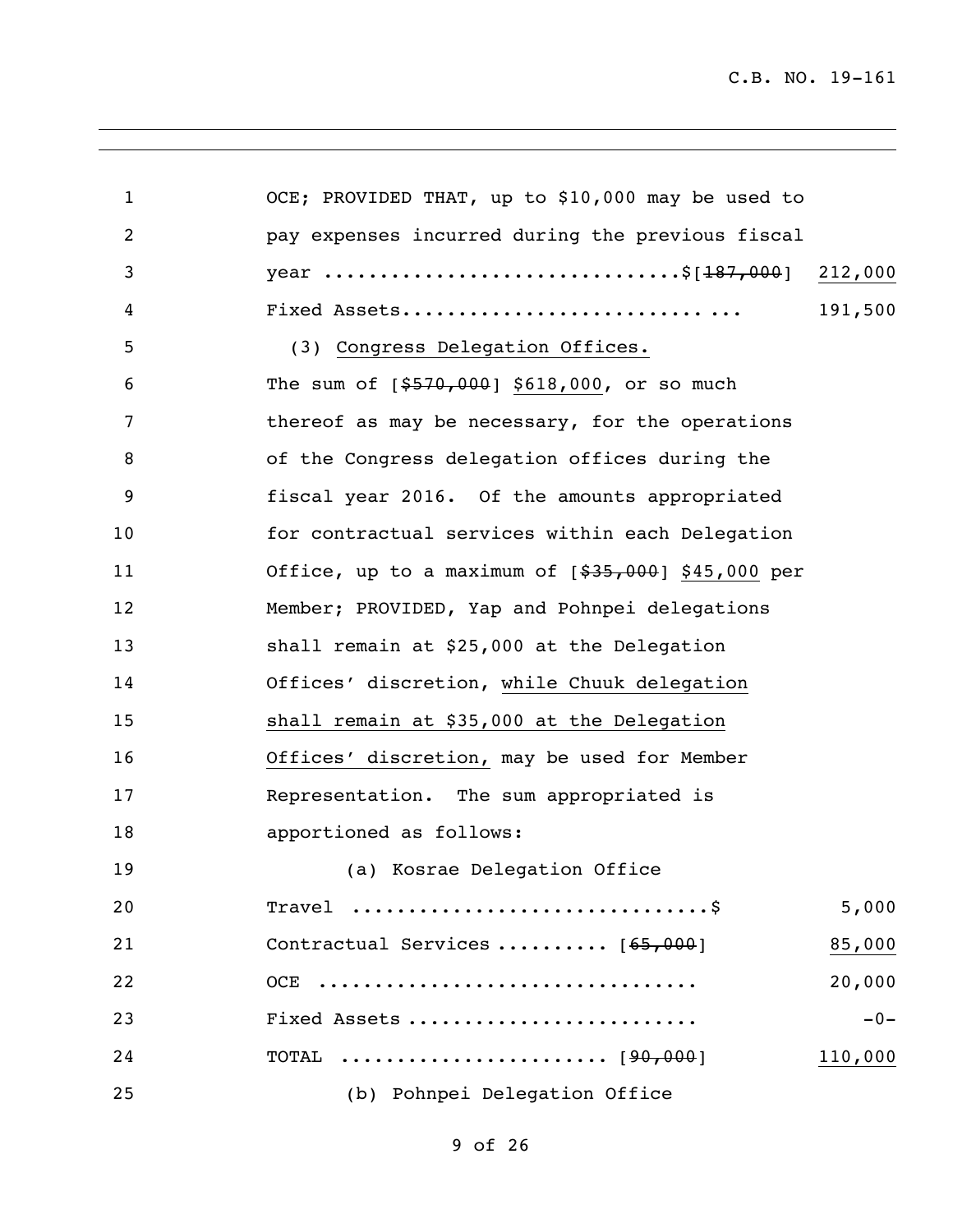| $\mathbf{1}$ | Travel $\dots\dots\dots\dots\dots\dots\dots\dots\dots$ .         | 10,000  |
|--------------|------------------------------------------------------------------|---------|
| 2            | Contractual Services                                             | 100,000 |
| 3            | <b>OCE</b>                                                       | 30,000  |
| 4            | Fixed Assets                                                     | $-0-$   |
| 5            | TOTAL                                                            | 140,000 |
| 6            | (c) Chuuk Delegation Office                                      |         |
| 7            | Travel                                                           | 10,000  |
| 8            | Contractual Services                                             | 220,000 |
| 9            | OCE.                                                             | 30,000  |
| 10           | Fixed Assets $[10,000]$                                          | 38,000  |
| 11           |                                                                  | 298,000 |
| 12           | (d) Yap Delegation Office                                        |         |
| 13           | Travel                                                           | 10,000  |
| 14           | Contractual Services                                             | 30,000  |
| 15           | OCE                                                              | 25,000  |
| 16           | Fixed Assets                                                     | 5,000   |
| 17           | TOTAL                                                            | 70,000" |
| 18           | Section 4. Section 8 of Public Law No. 19-32, as amended         |         |
|              | 19 by Public Law No. 19-45, is hereby further amended to read as |         |
|              | 20 follows:                                                      |         |
| 21           | "Section 8. Grants, Subsidies and Contributions.                 |         |
| 22           | The sum of $[$11,483,916]$ \$11,753,916, or so much              |         |

 thereof as may be necessary, is hereby appropriated from the General Fund of the Federated States of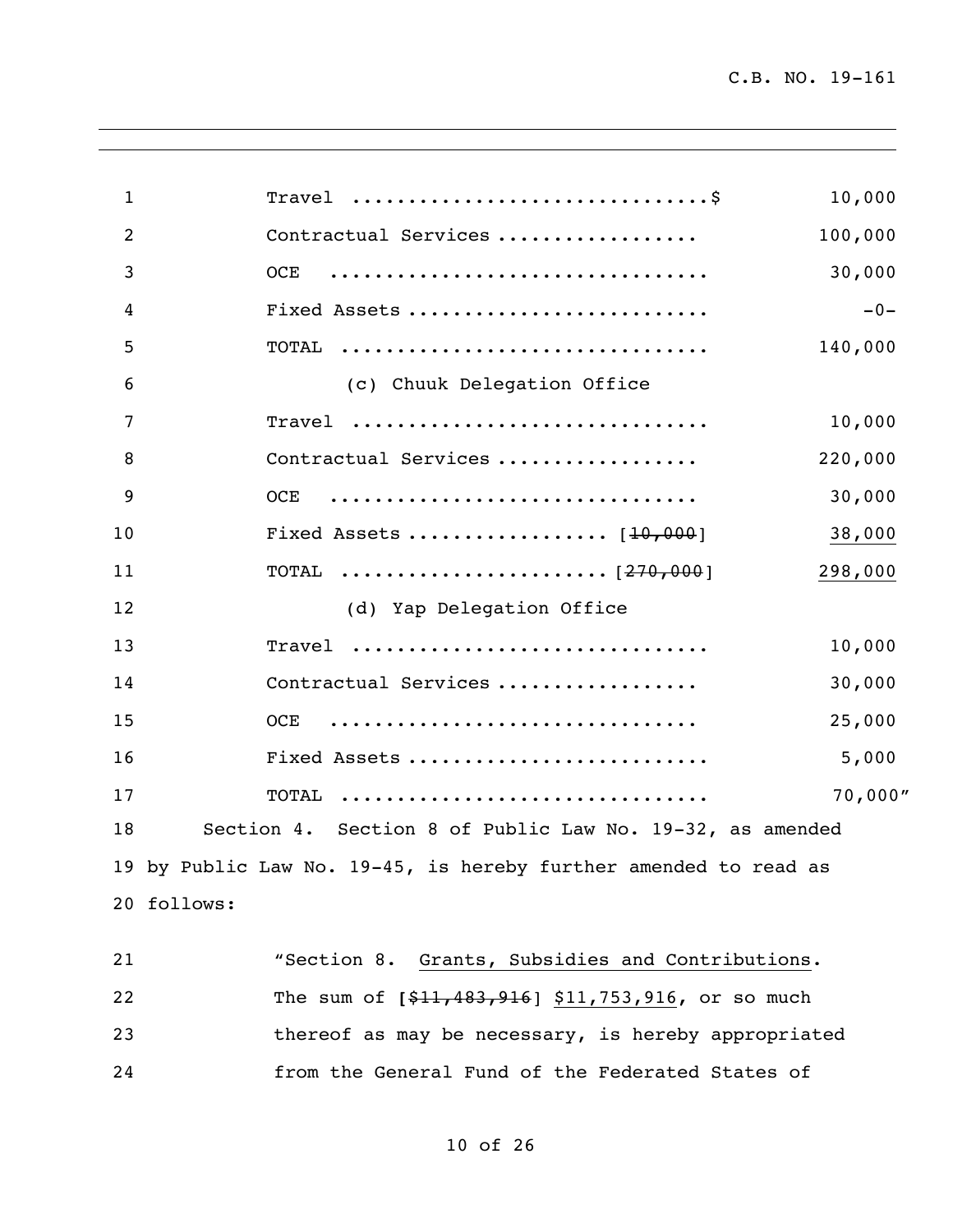| $\mathbf 1$    | Micronesia for the fiscal year ending September 30,   |
|----------------|-------------------------------------------------------|
| $\overline{2}$ | 2016 for the following grants, subsidies and          |
| 3              | contributions during the fiscal year 2016. The sum    |
| 4              | appropriated by this section shall be apportioned as  |
| 5              | follows:                                              |
| 6              | (1) Office of the President.                          |
| 7              | (a) Asia-Pacific Broadcasting Dev. (AIBD) \$<br>4,500 |
| 8              | (b) Asia-Pacific Broadcasting Union (ABU)<br>800      |
| 9              | Pacific Island News Assn. (PINA)<br>350<br>(C)        |
| 10             | (d) 2023 Action Plan                                  |
| 11             | Implementation<br>$-0-$                               |
| 12             | (e) Asia Pacific Investment<br>250                    |
| 13             | (f)<br>Former                                         |
| 14             | Presidents'allowance<br>50,000                        |
| 15             | (2) Department of Foreign Affairs.                    |
| 16             | 46,000<br>Pacific Is. Forum Secretariat<br>(a)        |
| 17             | (b) Secretariat of the Pacific Community              |
| 18             | 56,000<br>(SPC)                                       |
| 19             | (c) UN Membership Fee<br>70,000                       |
| 20             | (d) UN Economic and Social Commission                 |
| 21             | for Asia and the Pacific (ESCAP)<br>5,000             |
| 22             | 5,000<br>East West Center<br>(e)                      |
| 23             | Cotonou Membership Fee<br>15,000<br>(f)               |
| 24             | SPC Office Rental<br>45,000<br>(q)                    |
| 25             | (h) FSM-China Diplomatic Relations<br>25,000          |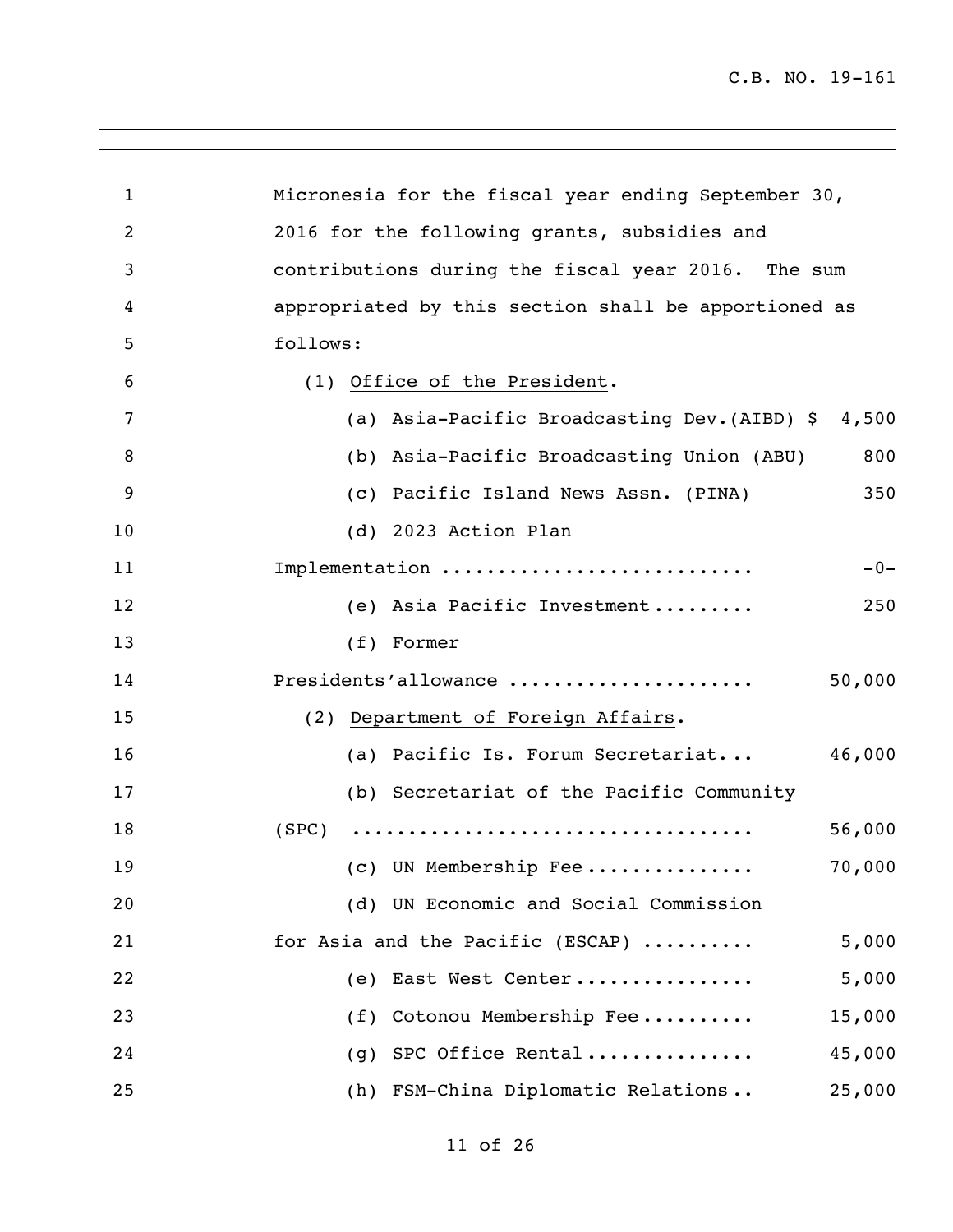| $\mathbf{1}$ |       | (i) Pacific Island Forum\$[ <del>500,000</del> ] | 1,000,000 |
|--------------|-------|--------------------------------------------------|-----------|
| 2            |       | (3) Department of Finance and Administration.    |           |
| 3            |       | (a) OCO Membership Fee                           | 14,024    |
| 4            | (b)   | Maintenance Fee for FMIS                         | 55,000    |
| 5            |       | (c) FSM Group Life                               | 25,000    |
| 6            |       | (4) Department of Resources and Development.     |           |
| 7            |       | (a) Pacific Islands Development Program          | 15,000    |
| 8            | (b)   | Forum Fisheries                                  | 38,918    |
| 9            | (C)   |                                                  | 30,000    |
| 10           |       | (d) South Pacific Applied Geoscience             |           |
| 11           | Comm. | $(SOPAC)$                                        | 15,000    |
| 12           | (e)   | Pacific Asia Travel Association.                 | 5,000     |
| 13           | (f)   | Micronesian Challenge Endowment.                 | 50,000    |
| 14           | (g)   | Western Forestry Leadership Coalition            | \$530     |
| 15           | (h)   | Food Agriculture Organization (FAO)              | 4,800     |
| 16           | (i)   | Matching for SPC Projects                        | 60,000    |
| 17           | (j)   | Micronesian Challenge                            | 10,000    |
| 18           | (k)   | Micronesian Cruise Assoc                         | 2,500     |
| 19           |       | (l) International Animal Health                  |           |
| 20           |       | Organization (OIE)                               | 23,000    |
| 21           |       | $(m)$ IRENA                                      | 250       |
| 22           |       | (n) Micronesia Trade Cmte                        | 30,000    |
| 23           |       | (o) Convention on Biological                     |           |
| 24           |       | Diversity (CBD)                                  | 1,000     |
| 25           |       | (p) South Pacific Tourism Organization           |           |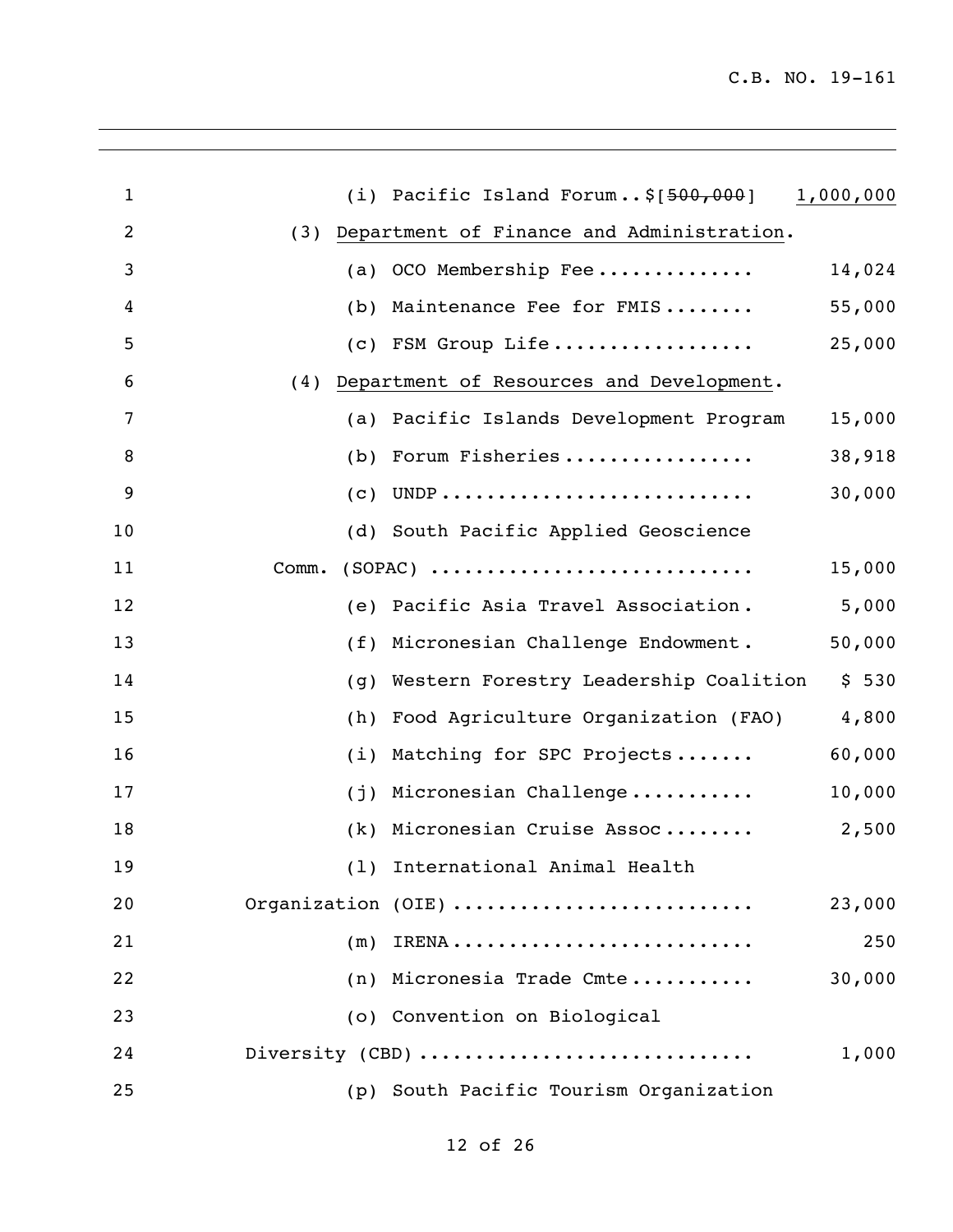| 1  |                                              | 54,000  |
|----|----------------------------------------------|---------|
| 2  | (q) International Fund for Agriculture       |         |
| 3  | Development                                  | 500     |
| 4  | (5) Department of Health and Social Affairs. |         |
| 5  | (a) UN Fund for Population Activity          |         |
| 6  | (UNFPA)                                      | 3,000   |
| 7  | (b) World Health Organization (WHO).         | 4,000   |
| 8  | (c) National Board of Nursing                |         |
| 9  | & Med Licensing                              | 20,000  |
| 10 | (d) Pacific Islands Health Officers          |         |
| 11 | Association (PIHOA)                          | 20,000  |
| 12 | (e) FSM Amateur Sports Association.          | 20,000  |
| 13 | (f) Association of Territorial               |         |
| 14 | Health Organization                          | 7,000   |
| 15 | (g) FSM Red Cross                            | 70,000  |
| 16 | (h) UNICEP (vaccines)                        | 50,000  |
| 17 | $(i)$ UN Women                               | 1,000   |
| 18 | (6) Department of Education.                 |         |
| 19 | (a) Aid for Non-Public Schools               | 600,000 |
| 20 | (b) Financial Assistance to FSM students     |         |
| 21 | attending CMI                                | 40,000  |
| 22 | (c) Financial Assistance to FSM students     |         |
| 23 | attending PCC                                | 150,000 |
| 24 | (d) National Scholarship; PROVIDED THAT,     |         |
| 25 | the funds are prioritized according to       |         |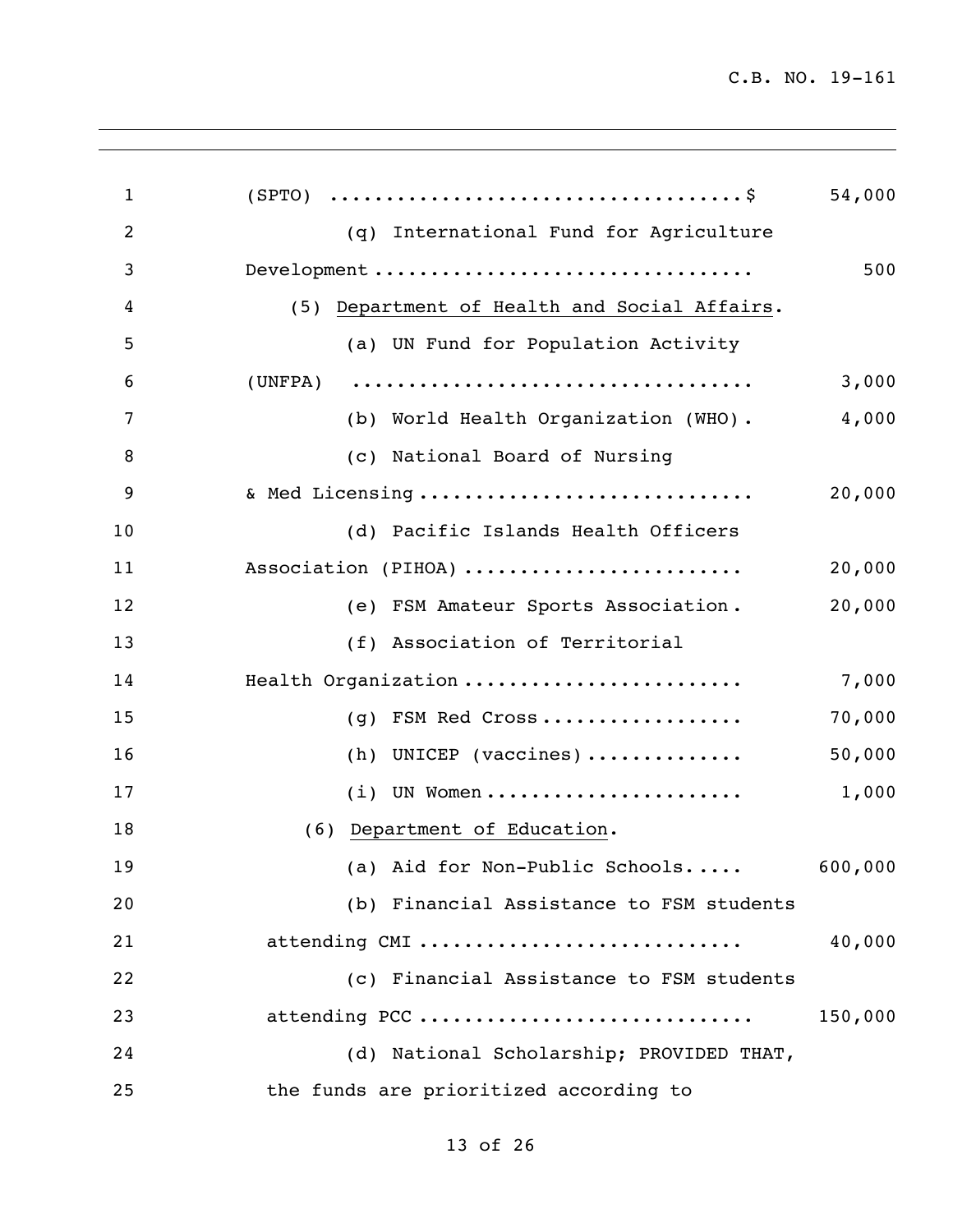| $\mathbf{1}$ | designated areas of priority study which        |
|--------------|-------------------------------------------------|
| 2            | include: law, medicine,                         |
| 3            | accounting/economics/business, and engineering. |
| 4            | Incoming freshmen majoring in liberal arts      |
| 5            | (including pre-law and pre-med) must            |
| 6            | maintain a G.P.A. of 2.0 \$<br>2,000,000        |
| 7            | 75,000<br>(e) National Close-Up                 |
| 8            | (f) National Merit Scholarship<br>150,000       |
| 9            | 5,000<br>(g) COM Board annual meeting           |
| 10           | (h) Caroline College and                        |
| 11           | Pastoral Institute (CCPI)<br>50,000             |
| 12           | 50,000<br>(i) Faithwalk Christian College       |
| 13           | 316,000<br>(j) COM-FSM - unpaid tuition to SDSU |
| 14           | (7) Department of Transportation,               |
| 15           | Communication and Infrastructure.               |
| 16           | (a) Asia Pacific Telecommunity (APT)<br>11,000  |
| 17           | International Telecommunications<br>(b)         |
| 18           | Union $(ITU)$<br>104,163                        |
| 19           | (c) International Civil Aviation                |
| 20           | Organization<br>28,050                          |
| 21           | FSM Capital Energy/Utilities<br>700,000<br>(d)  |
| 22           | (e) Micronesian Shipping Comm<br>25,000         |
| 23           | Department of Justice.<br>(8)                   |
| 24           | (a) DOJ Fuel Subsidy<br>200,000                 |
| 25           | (b) Kosrae Joint Law Enforcement<br>30,000      |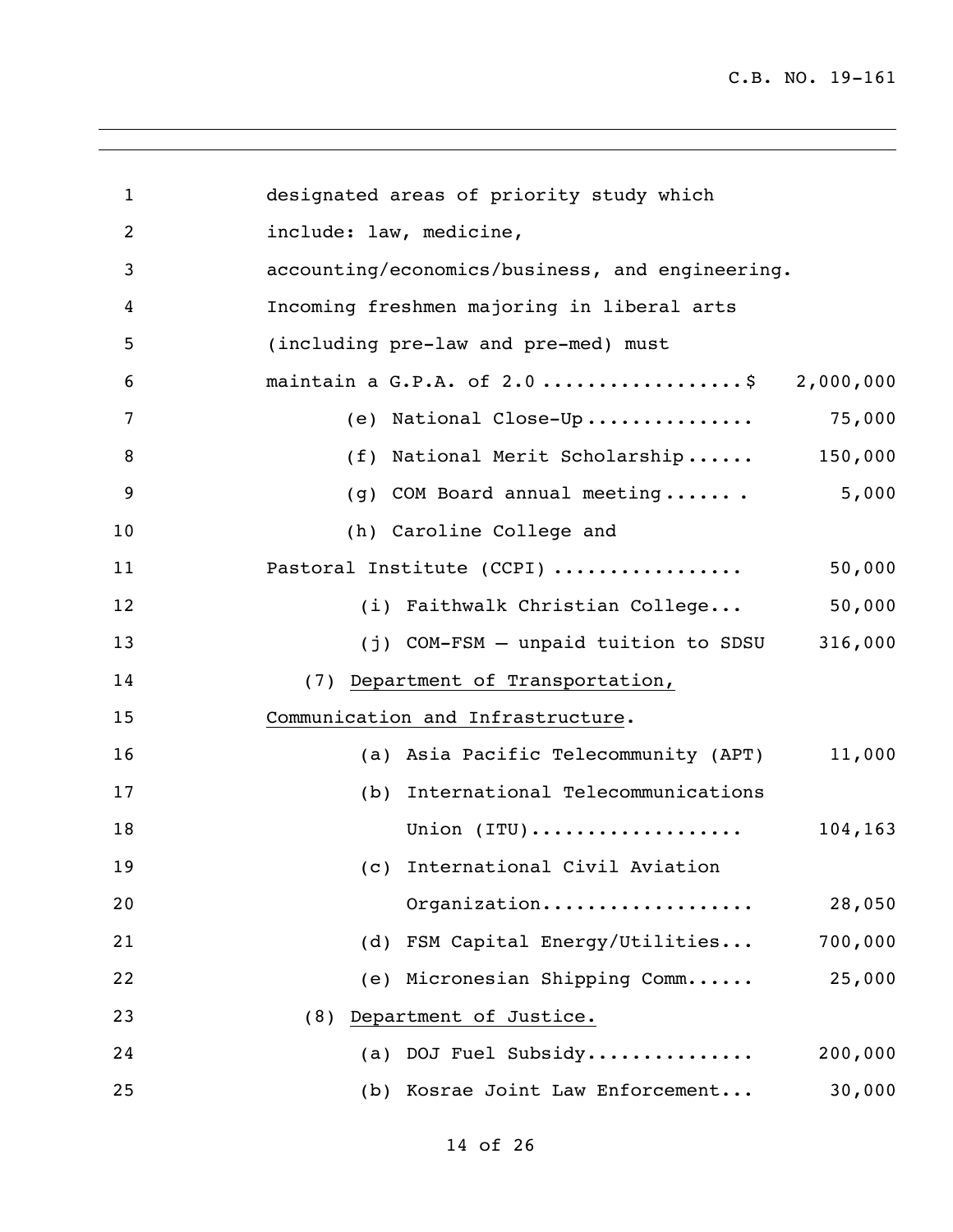| $\mathbf{1}$   | (c) Pohnpei Joint Law Enforcement.\$      | 50,000 |
|----------------|-------------------------------------------|--------|
| $\overline{2}$ | (d) Chuuk Joint Law Enforcement           | 50,000 |
| 3              | (e) Yap Joint Law Enforcement.            | 30,000 |
| 4              | (f) Chuuk Health Care Plan                |        |
| 5              | Court Judgment                            | 80,777 |
| 6              | (9) Congress of the Federated States of   |        |
| 7              | Micronesia                                |        |
| 8              | (a) IPU Conference                        | 50,000 |
| 9              | (b) Climate Change Conferences $[30,000]$ | 60,000 |
| 10             | $(c)$ APPU/APPF                           | 30,400 |
| 11             | (d) Staff Upgrade/Law of the Sea          |        |
| 12             | Training                                  | 50,000 |
| 13             | (e) World Bank/IMF Annual Meeting         | 50,000 |
| 14             | (f) FSM/Israel Parliamentarian            |        |
| 15             |                                           | $-0-$  |
| 16             | (g) MLC Conference $[60, 000]$            | $-0-$  |
| 17             | (h) FSM/Japan Parliamentarian             |        |
| 18             | Friendship Link                           | 50,000 |
| 19             | (i) China Parliamentarian Visit           | 18,800 |
| 20             | (j) FSM Congress/Cuban National Assembly  |        |
| 21             | Parliamentary Relations  [50,000]         | $-0-$  |
| 22             | (k) National Olympic Committee -          |        |
| 23             | Assistance for Jennifer Chieng            | 25,000 |
| 24             | (1) FSM-French Parliamentarian            |        |
| 25             | Friendship Link                           | 46,800 |
|                |                                           |        |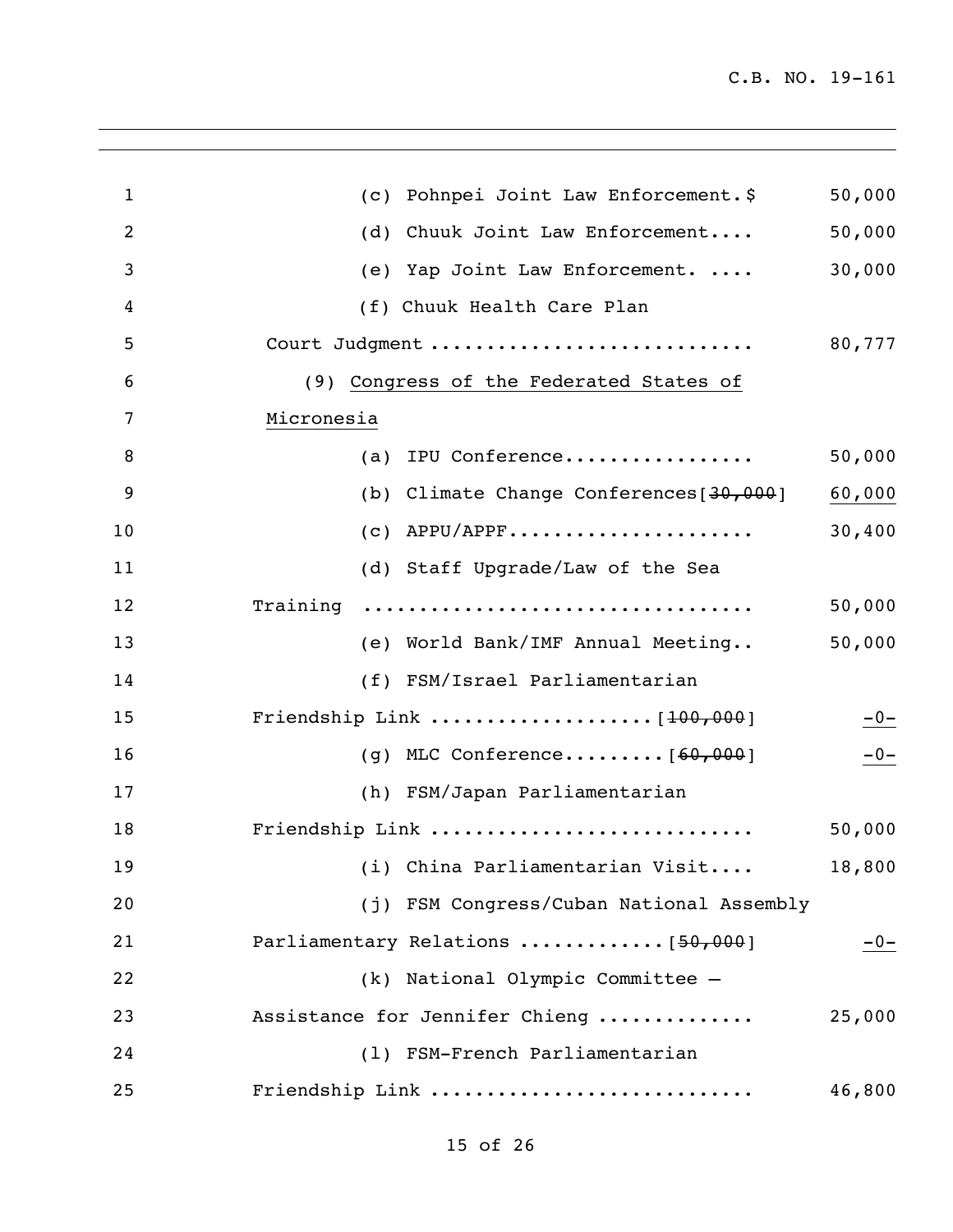| $\mathbf{1}$   | (m) ACP\$[ $\frac{50,000}{1}$ ]                   | $-0-$   |
|----------------|---------------------------------------------------|---------|
| $\overline{2}$ | (n) Fisheries Meetings (WCPFC, PNA,               |         |
| 3              | NORMA Bilateral Access Consultations, U.S. Treaty |         |
| 4              | Negotiations, and others)                         | 70,000  |
| 5              | (o) MRA Conference in Japan                       | 20,000  |
| 6              | (p) Contribution to IPU, of which up              |         |
| 7              | to \$12,500 may be used to pay overdue membership |         |
| 8              | fees                                              | 112,500 |
| 9              | $(q)$ IPU annual dues                             | 10,000  |
| 10             | IPU Assembly in Zambia<br>(r)                     | 50,000  |
| 11             | (s) Crans Montana Forum in Morocco.               | 50,000  |
| 12             | (t) Wilshire Investment Conference &              |         |
| 13             | meetings with constituents in the U.S             | 50,000  |
| 14             | (10)<br>Office of E.E.M.                          |         |
| 15             | (a) SPREP                                         | 10,184  |
| 16             | $(b)$ UNEP                                        | 760     |
| 17             | (c) SPREP/Noumea Convention                       | 1,764   |
| 18             | (d) Waigani Convention                            | 1,190   |
| 19             | (e) UN Convention to Combat                       |         |
| 20             | Desertification                                   | 120     |
| 21             | (f) UN Framework Convention (UNFCC)               | 250     |
| 22             | Earth Day Activities<br>(g)                       | 15,000  |
| 23             | (h) EPA Director's Meeting                        | 20,000  |
| 24             | (i) 5th Bi-Annual Environmental                   |         |
| 25             | Conference                                        | 20,000  |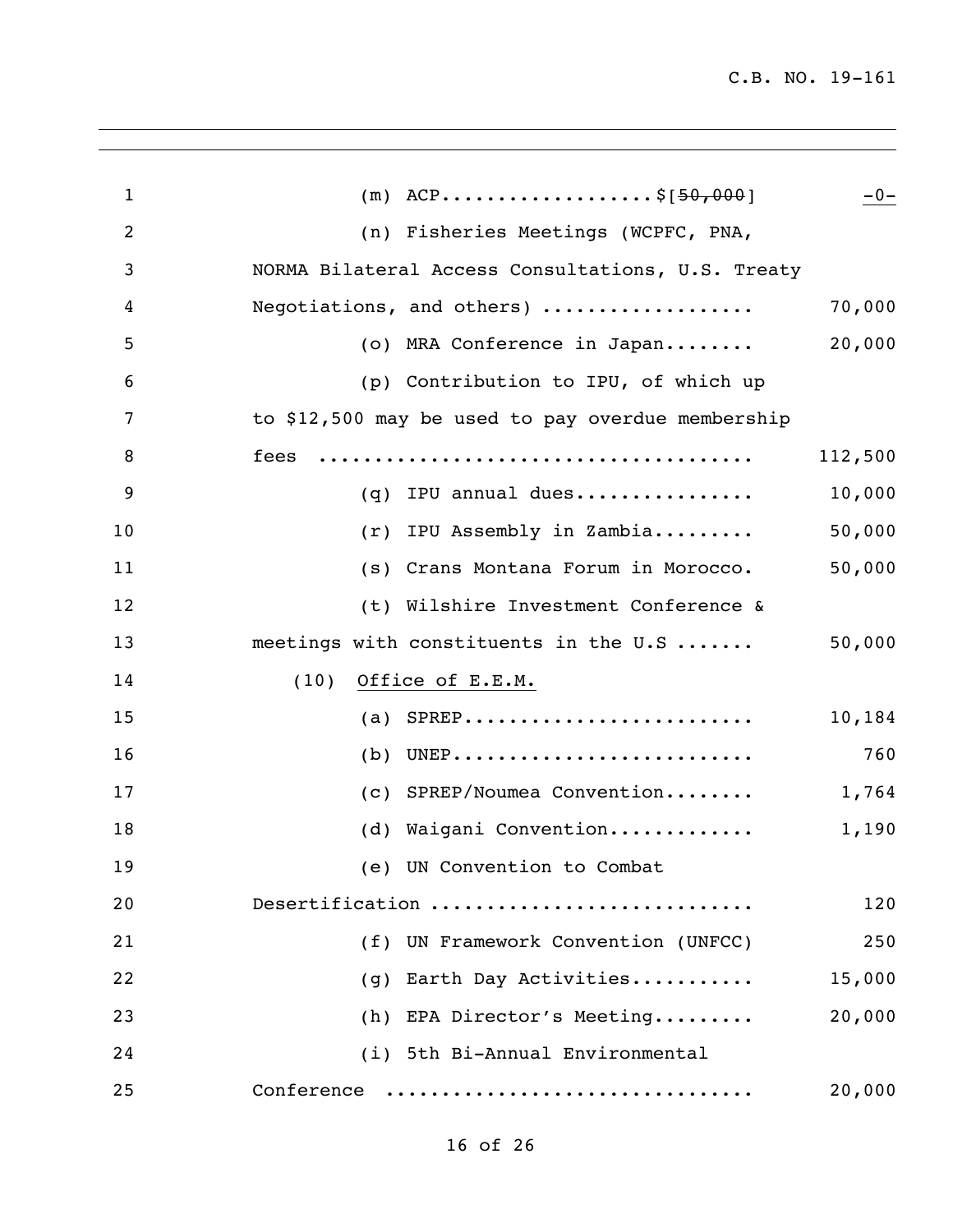| $\mathbf{1}$   | (j) Disaster Assistance Emergency      |           |
|----------------|----------------------------------------|-----------|
| $\overline{2}$ | Fund (DAEF) Matching \$                | 200,000   |
| 3              | Office of NACHP<br>(11)                |           |
| 4              | UNESCO<br>(a)                          | 4,000     |
| 5              | $NCSHP0$<br>(b)                        | 2,760     |
| 6              | $(c)$ PARBICA                          | 100       |
| 7              | $(d)$ PIALA                            | 100       |
| 8              | (e) WHC Membership Fee                 | 54        |
| 9              | (12) Other Grants, Subsidies and       |           |
| 10             | Contributions.                         |           |
| 11             | (a) Kosrae Judiciary Subsidy           | 35,000    |
| 12             | (b) Pohnpei Judiciary Subsidy          | 55,000    |
| 13             | (c) Chuuk Judiciary Subsidy            | 55,000    |
| 14             | (d) Yap Judiciary Subsidy              | 35,000    |
| 15             | (e) COM Treaty Obligations             | 25,000    |
| 16             | (f) Micronesian Legal Services         |           |
| 17             | Corporation                            | 250,000   |
| 18             | $(g)$ MiCare                           | 80,000    |
| 19             | (h) MLFC Loan Payment                  | 200,000   |
| 20             | (i) Single Audit                       | 445,000   |
| 21             | FSM Social Security<br>(j)             | 2,000,000 |
| 22             | (k) Staff Housing                      | 510,000   |
| 23             | Recruitment and repatriation<br>(1)    | 223,218   |
| 24             | (m) WCPFC Membership                   | 108,504   |
| 25             | UN Mission Legal Counsel Travel<br>(n) | 15,000''  |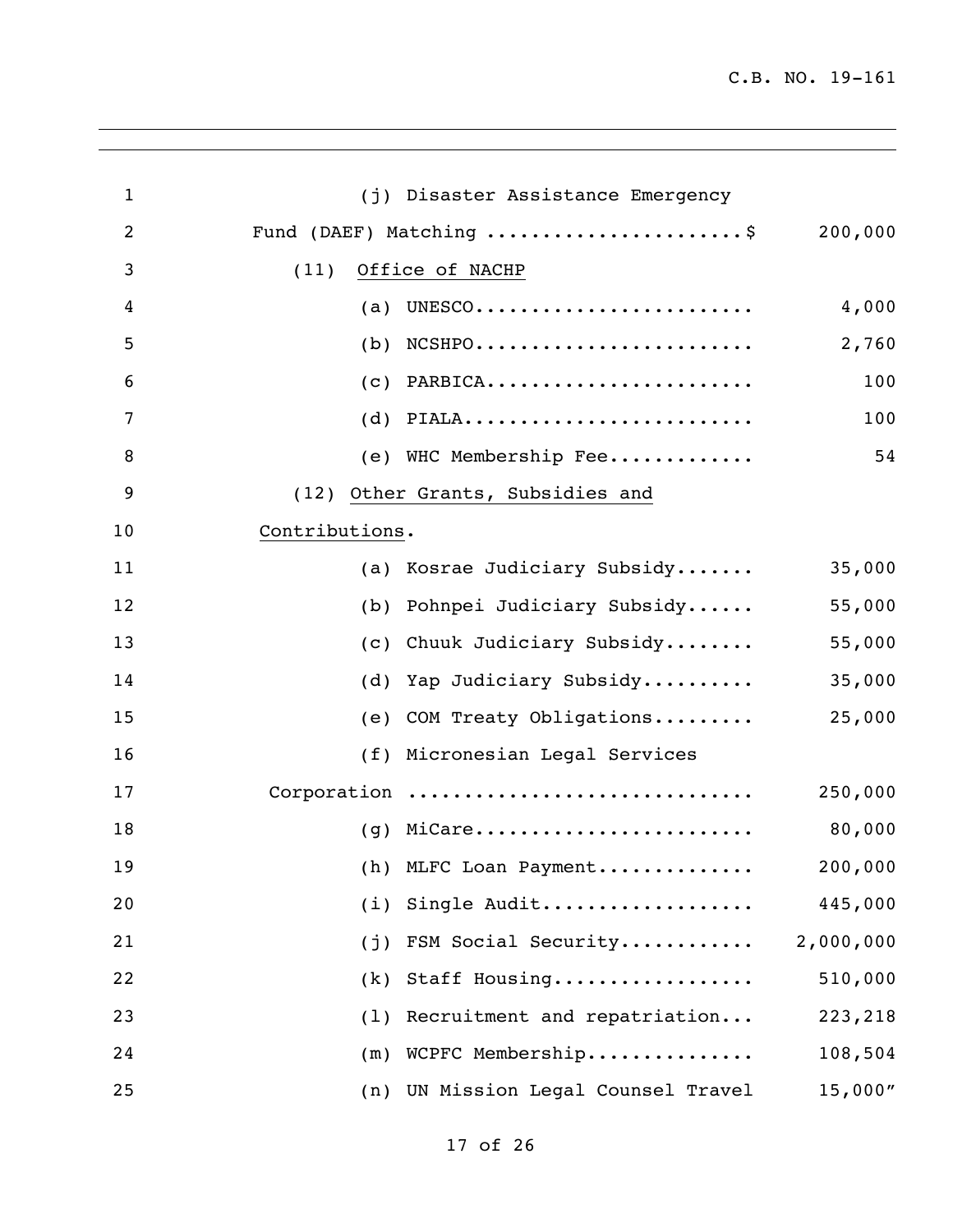| $\mathbf{1}$      | Section 5. Section 9 of Public Law No. 19-32 is hereby |
|-------------------|--------------------------------------------------------|
|                   | 2 amended to read as follows:                          |
| 3                 | "Section 9. Capital and Human Resources                |
| 4                 | Development.                                           |
| 5                 | The sum of $[$37,162,148]$ \$38,303,498, or so much    |
| 6                 | thereof as may be necessary, is hereby                 |
| 7                 | appropriated from the General Fund of the              |
| 8                 | Federated States of Micronesia for the fiscal          |
| 9                 | year ending September 30, 2016, for the                |
| 10                | following capital improvements, development            |
| 11                | programs, and projects and human resources             |
| $12 \overline{ }$ | development. Of the total amount of funds              |
| 13                | appropriated herein, \$689,598 shall be deemed to      |
| 14                | come from funds available under the Amended            |
| 15                | Compact from the Supplemental Education Grant.         |
| 16                | The sum appropriated by this section shall be          |
| 17                | apportioned as follows:                                |
| 18                | (1) College of Micronesia - FSM.                       |
| 19                | (a) College of Micronesia-FSM \$<br>3,800,000          |
| 20                | (b) FSM Fisheries and Maritime Institute 833,915       |
| 21                | 683,948<br>$(c)$ COM-FSM SEG                           |
| 22                | (2) Department of Finance & Administration             |
| 23                | FSM Warehouse Lease & Maintenance<br>100,000<br>(a)    |
| 24                | 15,000<br>(b) PCD Awareness Initiative                 |
| 25                | (3) Department of Resources & Development              |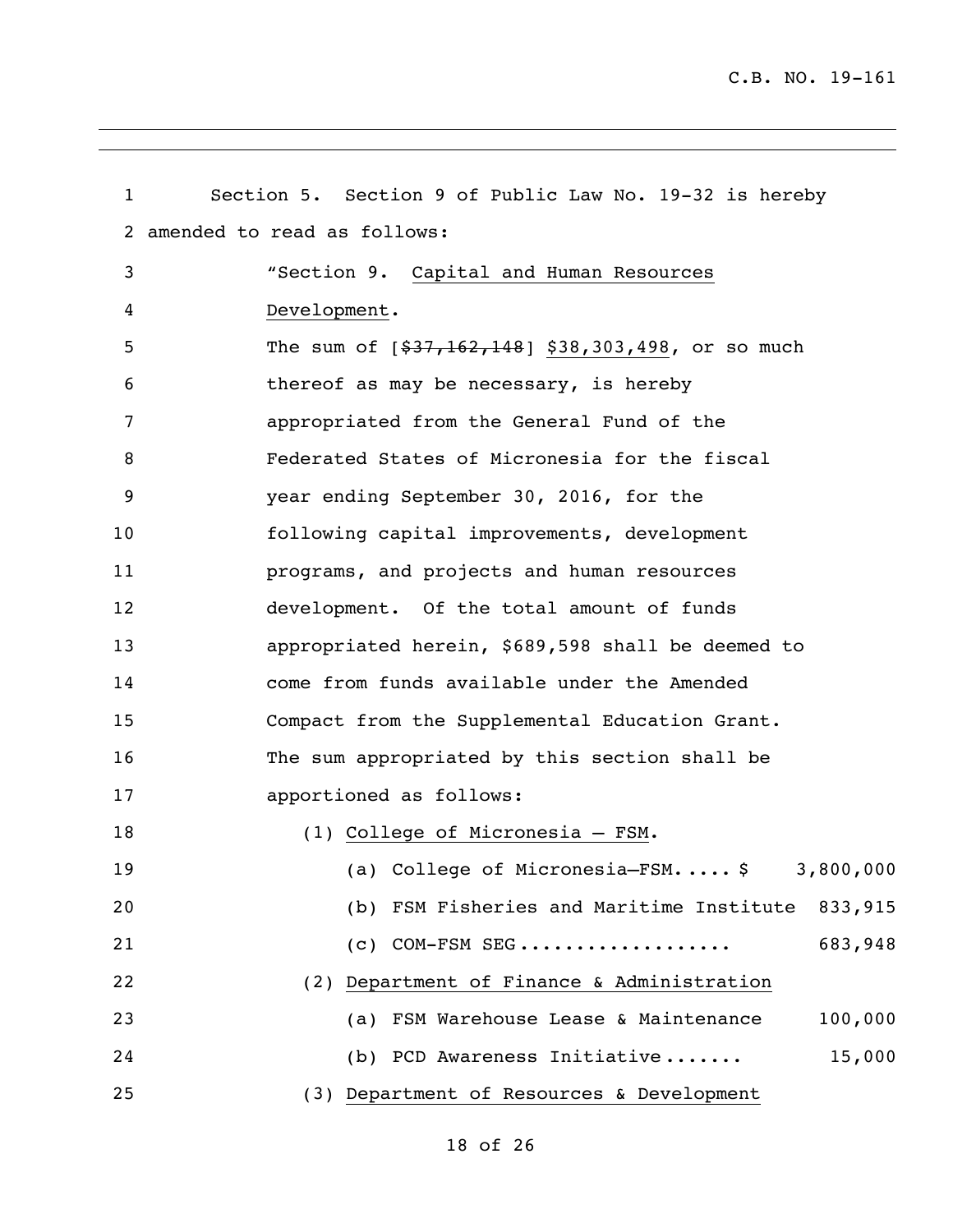| $\mathbf{1}$ | (a) FSM Assn. Chamber of Commerce.\$      | 67,000    |
|--------------|-------------------------------------------|-----------|
| 2            | (b) State Trade Fairs enhancing           |           |
| 3            | value addition                            | 40,000    |
| 4            |                                           | 50,000    |
| 5            | FSM Agriculture Census<br>(d)             | $-0-$     |
| 6            | (e) SBDC Capacity Assessment              | $-0-$     |
| 7            | (f) National Trade Facilitation           |           |
| 8            | Conference (NTFC)                         | 75,000    |
| 9            | (g) Food Security Production 100,000      |           |
| 10           | (h) Secretariat/Hosting conference,       |           |
| 11           | equipment, materials                      | 10,000    |
| 12           | (i) Foreign Investment Review             | $-0-$     |
| 13           | Implement National Tourism Policy<br>(j)  | 35,000    |
| 14           | Trade Advisory Service<br>(k)             | $-0-$     |
| 15           | (1) Tourism Advisory Service              | $-0-$     |
| 16           | (m) Assistance to States for Tourism      |           |
| 17           | Investment Plan Implementation  1,951,201 |           |
| 18           | (n) Phase II Foreign Investment Review    | 18,278    |
| 19           | (4) Department of Transportation,         |           |
| 20           | Communications and Infrastructure.        |           |
| 21           | (a) Outer Island Airport Improvement      | 1,500,000 |
| 22           | (b) Capital Facilities Rehabilitation     | 500,000   |
| 23           | (c) Sekere-Palikir Road, Bridge,          |           |
| 24           | and Pavement Drainage                     | 300,000   |
| 25           | (d) Operation & Drydocking Boats          | 2,500,000 |
|              |                                           |           |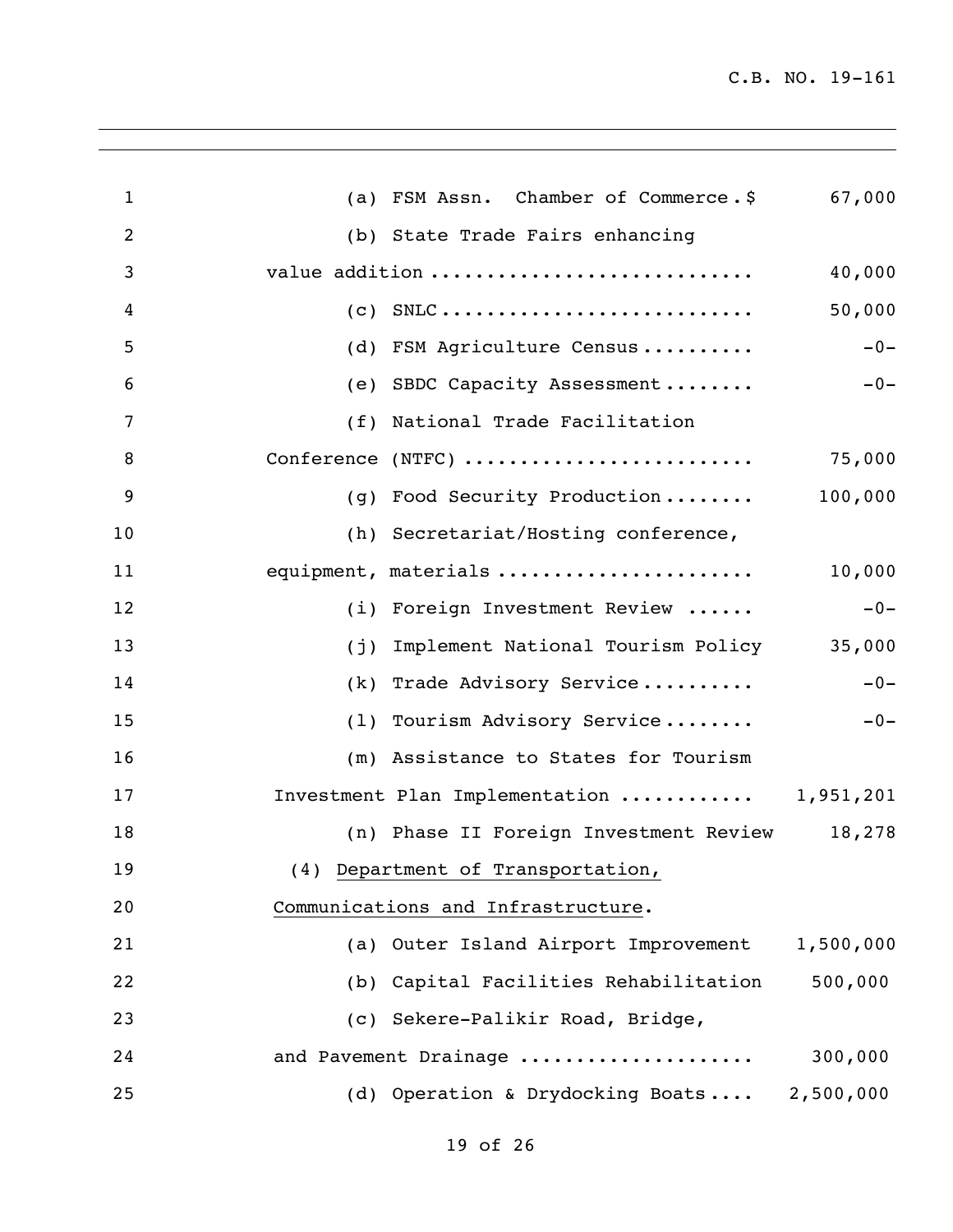| $\mathbf{1}$   | (e) Caroline Island $Air$ \$                   | 150,000    |
|----------------|------------------------------------------------|------------|
| $\overline{2}$ | (f) Chuuk Air Service Agreement                | 250,000    |
| 3              | Equipment replacement for Voyager<br>(g)       | 211,100    |
| 4              | Radar Replacement<br>(h)                       | 78,700     |
| 5              | (i) AIP Matching Funds $[1,860,075]$ 2,860,075 |            |
| 6              | (j) Installation of water maker                |            |
| 7              | on the Voyager 138,450                         |            |
| 8              | (5) Department of Justice                      |            |
| 9              | (a) Patrol boat major maintenance              |            |
| 10             | project                                        | 125,000    |
| 11             | (b) Hosting of PILON Meeting                   | 20,000     |
| 12             | (c) Humanitarian assistance to detained        |            |
| 13             | foreign nationals in the state of Yap          | 25,000     |
| 14             | (d)Anti-trafficking in persons & anti-         |            |
| 15             | human smuggling                                | 30,000     |
| 16             | (6) Office of Environment & Emergency          |            |
| 17             | Management                                     |            |
| 18             | (a) Fostering Sustainable Solid                |            |
| 19             | Waste Mng                                      | 125,000    |
| 20             | President's Office<br>(7)                      |            |
| 21             | FSM Trust Fund<br>(a)                          | 10,000,000 |
| 22             | Staff upgrading<br>(b)                         | 100,000    |
| 23             | 2023 Investment Development Fund<br>(C)        | $-0-$      |
| 24             | Implementation of ODA Policy<br>(d)            | 50,000     |
| 25             | (e) 2016 Development Partners Meeting          | 75,000     |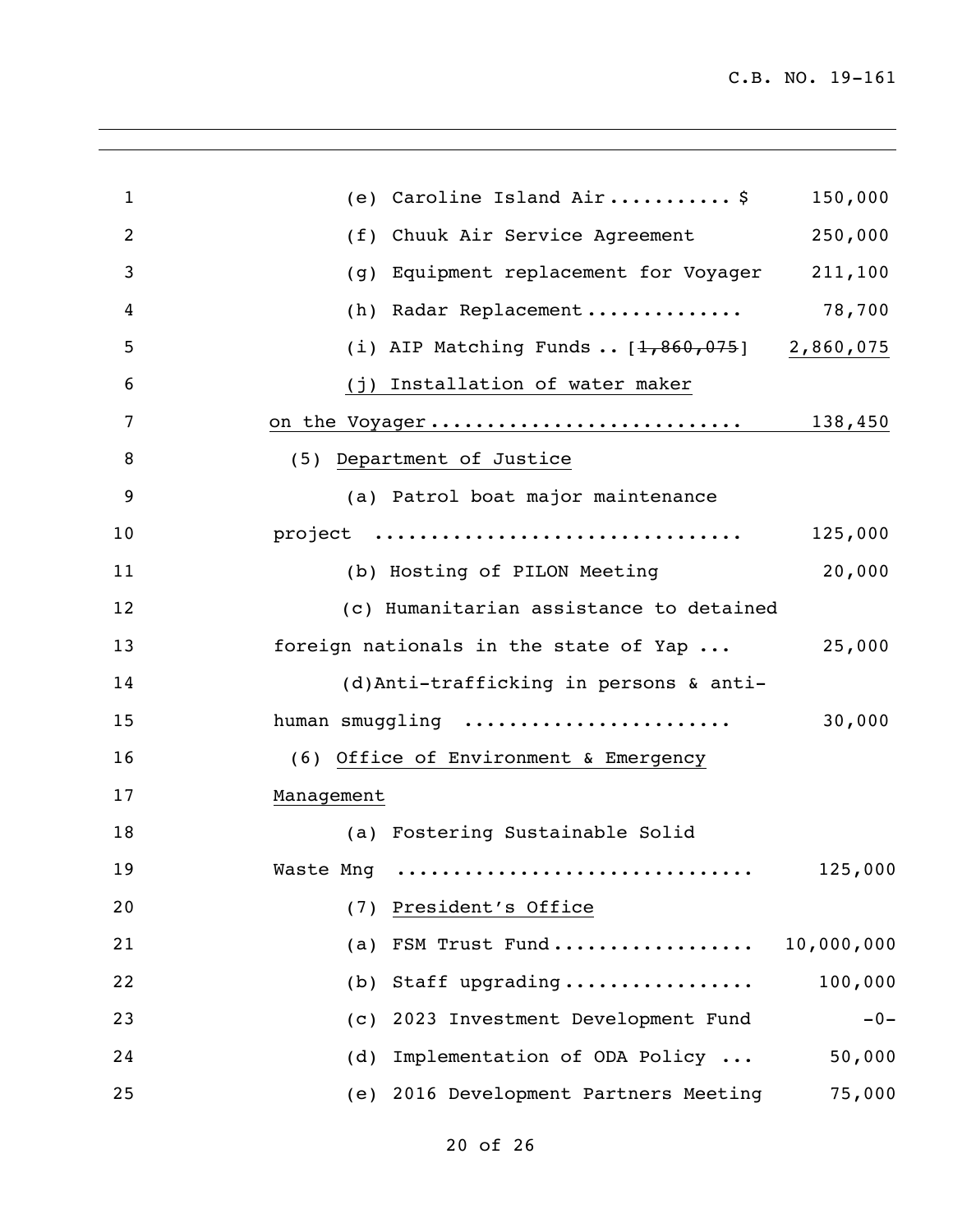| $\mathbf{1}$   | (f) Compact Review Committee\$<br>50,000               |
|----------------|--------------------------------------------------------|
| $\overline{2}$ | Purchase of land in Guam for<br>(q)                    |
| 3              | relocation of the Consulate Office  2,000,000          |
| 4              | National Election.<br>(8)                              |
| 5              | (a) National Election (voter ID)<br>50,000             |
| 6              | Department of Health and Social Affairs<br>(9)         |
| 7              | Health Services Specialty Pathologist<br>50,000<br>(a) |
| 8              | Environmental/water/food/lab test<br>78,000<br>(b)     |
| 9              | 195,000<br>Medical Specialized Team<br>(C)             |
| 10             | (d) Health Network<br>$-0-$                            |
| 11             | (10) Department of Education                           |
| 12             | (a) NDOE Projects<br>395,000                           |
| 13             | (11) Insurance Board.                                  |
| 14             | (a) Improve and strengthen statutory                   |
| 15             | and regulatory framework<br>29,409                     |
| 16             | 99,220<br>(b) Consultant Site Evaluation               |
| 17             | (12) Other Capital and Human Resource                  |
| 18             | Development.                                           |
| 19             | (a) Chuuk State Priority Infrastructure                |
| 20             | Project apportioned as follows:                        |
| 21             | (i) 4G network upgrade for main                        |
| 22             | island of Chuuk and mobile extension to the            |
| 23             | outer islands of Chuuk<br>1,500,000                    |
| 24             | (ii) Other Chuuk State Priority                        |
| 25             | Infrastructure Projects<br>2,750,000                   |
|                |                                                        |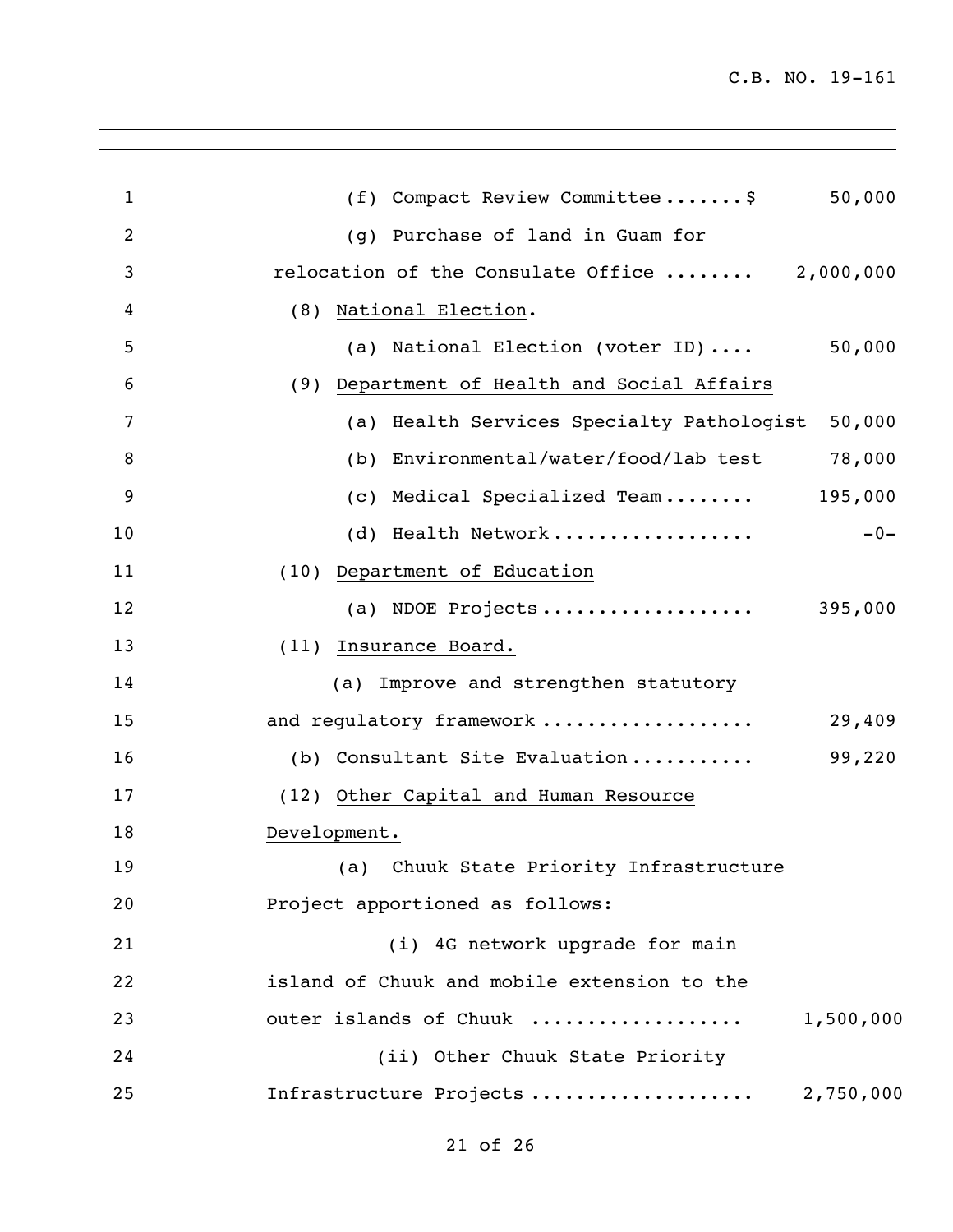| $\mathbf{1}$<br>(b) Pohnpei State Priority<br>Infrastructure Projects \$<br>2<br>3<br>(c) Kosrae State Priority<br>Infrastructure Projects  1,500,000<br>4<br>5<br>(d) Yap State Priority Infrastructure<br>Projects; PROVIDED THAT, the allottee submits<br>6<br>7<br>both a plan outlining the use of the funds<br>8<br>and a report detailing the use of the Priority<br>9<br>Infrastructure Project funds<br>appropriated in FY15<br>10<br>11<br>(e) FSM Foreign Mission Repair<br>12<br>& Maintenance<br>13<br>(f) Renovation of the Supreme Court in<br>Kosrae & Chief Justice of Kosrae<br>14<br>15<br>Travel to Samoa<br>16<br>(g) Renovation of Chuuk State<br>Supreme Court<br>17<br>(h) Typhoon Shutters for FSM<br>18<br>19<br>Supreme Court in Yap<br>(i) Renovation of the Chuuk<br>20<br>Delegation Office<br>21<br>(j) Foreign Affairs-FSM Contribution for<br>22<br>23<br>SPC Hosting<br>(k) NACH-Pacific Island Festival of Arts -<br>24<br>25<br>Pohnpei |           |
|-----------------------------------------------------------------------------------------------------------------------------------------------------------------------------------------------------------------------------------------------------------------------------------------------------------------------------------------------------------------------------------------------------------------------------------------------------------------------------------------------------------------------------------------------------------------------------------------------------------------------------------------------------------------------------------------------------------------------------------------------------------------------------------------------------------------------------------------------------------------------------------------------------------------------------------------------------------------------------|-----------|
|                                                                                                                                                                                                                                                                                                                                                                                                                                                                                                                                                                                                                                                                                                                                                                                                                                                                                                                                                                             |           |
|                                                                                                                                                                                                                                                                                                                                                                                                                                                                                                                                                                                                                                                                                                                                                                                                                                                                                                                                                                             | $-0-$     |
|                                                                                                                                                                                                                                                                                                                                                                                                                                                                                                                                                                                                                                                                                                                                                                                                                                                                                                                                                                             |           |
|                                                                                                                                                                                                                                                                                                                                                                                                                                                                                                                                                                                                                                                                                                                                                                                                                                                                                                                                                                             |           |
|                                                                                                                                                                                                                                                                                                                                                                                                                                                                                                                                                                                                                                                                                                                                                                                                                                                                                                                                                                             |           |
|                                                                                                                                                                                                                                                                                                                                                                                                                                                                                                                                                                                                                                                                                                                                                                                                                                                                                                                                                                             |           |
|                                                                                                                                                                                                                                                                                                                                                                                                                                                                                                                                                                                                                                                                                                                                                                                                                                                                                                                                                                             |           |
|                                                                                                                                                                                                                                                                                                                                                                                                                                                                                                                                                                                                                                                                                                                                                                                                                                                                                                                                                                             |           |
|                                                                                                                                                                                                                                                                                                                                                                                                                                                                                                                                                                                                                                                                                                                                                                                                                                                                                                                                                                             |           |
|                                                                                                                                                                                                                                                                                                                                                                                                                                                                                                                                                                                                                                                                                                                                                                                                                                                                                                                                                                             | 1,750,000 |
|                                                                                                                                                                                                                                                                                                                                                                                                                                                                                                                                                                                                                                                                                                                                                                                                                                                                                                                                                                             |           |
|                                                                                                                                                                                                                                                                                                                                                                                                                                                                                                                                                                                                                                                                                                                                                                                                                                                                                                                                                                             | 300,000   |
|                                                                                                                                                                                                                                                                                                                                                                                                                                                                                                                                                                                                                                                                                                                                                                                                                                                                                                                                                                             |           |
|                                                                                                                                                                                                                                                                                                                                                                                                                                                                                                                                                                                                                                                                                                                                                                                                                                                                                                                                                                             |           |
|                                                                                                                                                                                                                                                                                                                                                                                                                                                                                                                                                                                                                                                                                                                                                                                                                                                                                                                                                                             | 75,000    |
|                                                                                                                                                                                                                                                                                                                                                                                                                                                                                                                                                                                                                                                                                                                                                                                                                                                                                                                                                                             |           |
|                                                                                                                                                                                                                                                                                                                                                                                                                                                                                                                                                                                                                                                                                                                                                                                                                                                                                                                                                                             | 100,000   |
|                                                                                                                                                                                                                                                                                                                                                                                                                                                                                                                                                                                                                                                                                                                                                                                                                                                                                                                                                                             |           |
|                                                                                                                                                                                                                                                                                                                                                                                                                                                                                                                                                                                                                                                                                                                                                                                                                                                                                                                                                                             | 30,000    |
|                                                                                                                                                                                                                                                                                                                                                                                                                                                                                                                                                                                                                                                                                                                                                                                                                                                                                                                                                                             |           |
|                                                                                                                                                                                                                                                                                                                                                                                                                                                                                                                                                                                                                                                                                                                                                                                                                                                                                                                                                                             | 50,000    |
|                                                                                                                                                                                                                                                                                                                                                                                                                                                                                                                                                                                                                                                                                                                                                                                                                                                                                                                                                                             |           |
|                                                                                                                                                                                                                                                                                                                                                                                                                                                                                                                                                                                                                                                                                                                                                                                                                                                                                                                                                                             | 228,000   |
|                                                                                                                                                                                                                                                                                                                                                                                                                                                                                                                                                                                                                                                                                                                                                                                                                                                                                                                                                                             |           |
|                                                                                                                                                                                                                                                                                                                                                                                                                                                                                                                                                                                                                                                                                                                                                                                                                                                                                                                                                                             | 50,000    |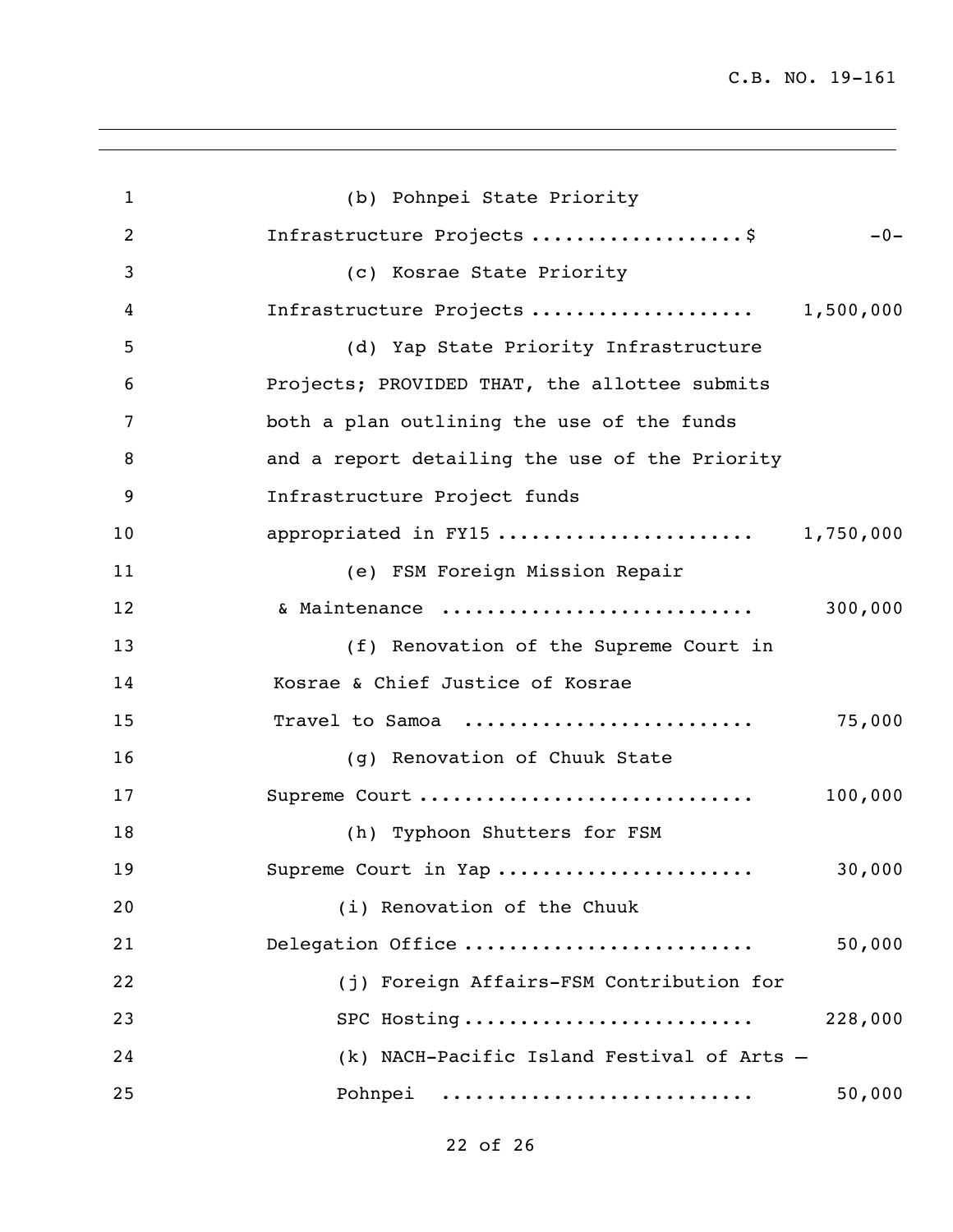(l) NACH-Pacific Island Festival of Arts – Yap ...............................\$ 50,000 (m) NACH-Pacific Island Festival of Arts – Kosrae ............................. 50,000 (n) NACH-Pacific Island Festival of Arts – Chuuk .............................. 50,000 (o) Postal Service prior-obligation .. 8,302 (p) Upgrade FSM Congress Internet to Fiber Optic ..................................... 25,000 (q) Pacific Assoc. of Supreme Audit Institutions Meeting ....................... 20,000 (r) Office of Public Defender expenses accurred in prior years .................... 2,900" Section 6. Section 12 of Public Law No. 19-32, as amended by Public Law No. 19-45, is hereby further amended to read as follows: "Section 12. Allotment and management of funds 18 and lapse dates. (1) General provisions. (a) All funds appropriated by this act shall be allotted, managed, administered and accounted for in accordance with applicable law, including, but not limited to, the Financial Management Act of 1979. (b) The allottees shall be responsible for ensuring that these funds, or so much thereof as may be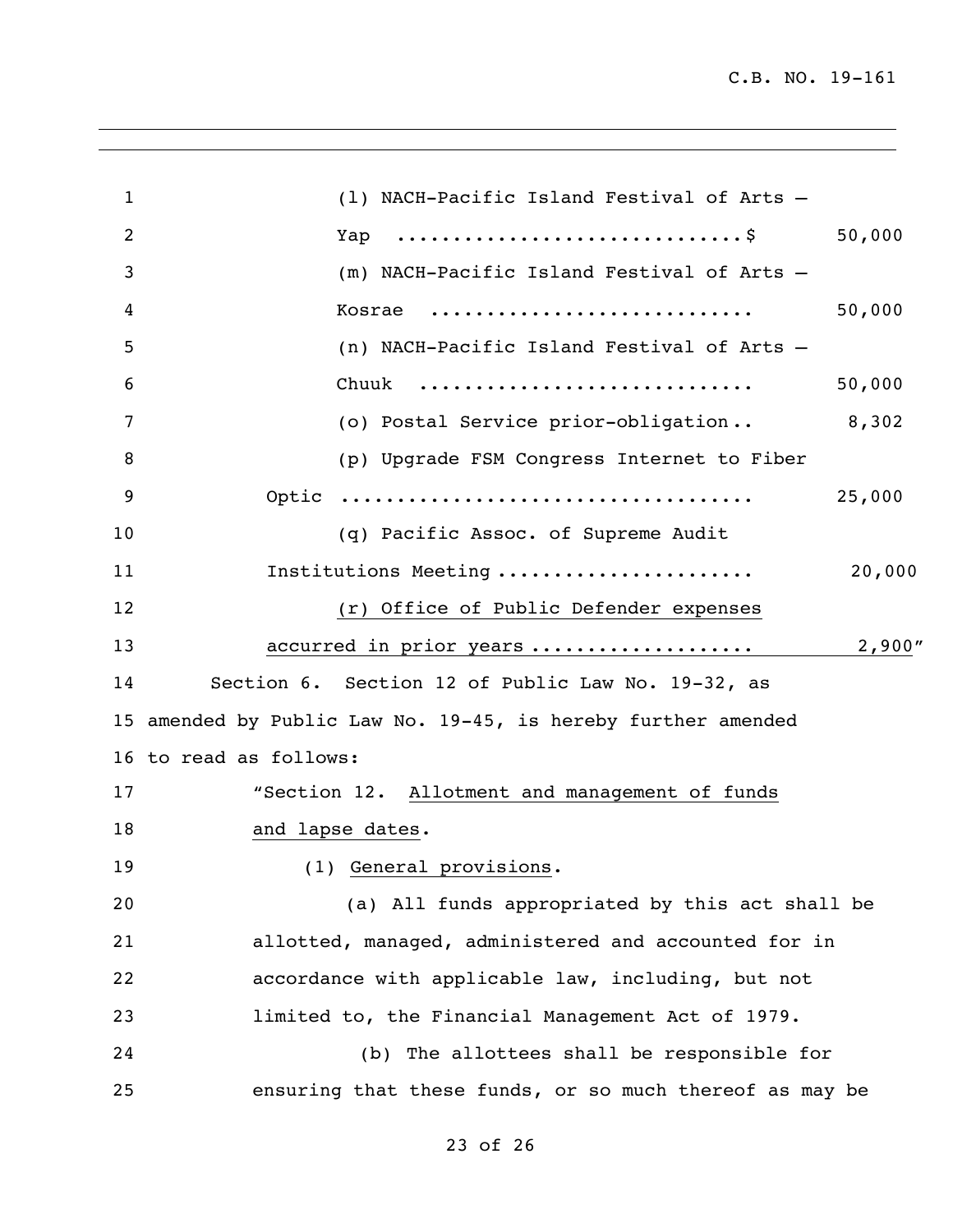necessary, are used solely for the purposes specified in this act, and that no obligations are incurred in excess of the sums appropriated. (2) Allottees. The allottees of the funds appropriated by this act are as follows: (a) Section 2 - the allottee of these funds shall be the President of the Federated States of Micronesia; (b) Section 3 - the allottee of these funds shall be the Speaker of the Congress of the Federated States of Micronesia; (c) Section 4 – the allottee of these funds shall be the Chief Justice of the Supreme Court of the Federated States of Micronesia; (d) Section 5 – the allottee of these funds shall be the Public Auditor of the Federated States of Micronesia; (e) Sections 6 through 9 - the allottee of these funds shall be the President of the Federated States of Micronesia; PROVIDED HOWEVER, that for the following subsections of sections 8 through 9 of this act: (i) Section 8(6)(g) – the allottee shall be the President of the College of Micronesia – FSM; 25 (ii) Section  $8(6)(h)$  through (i) – the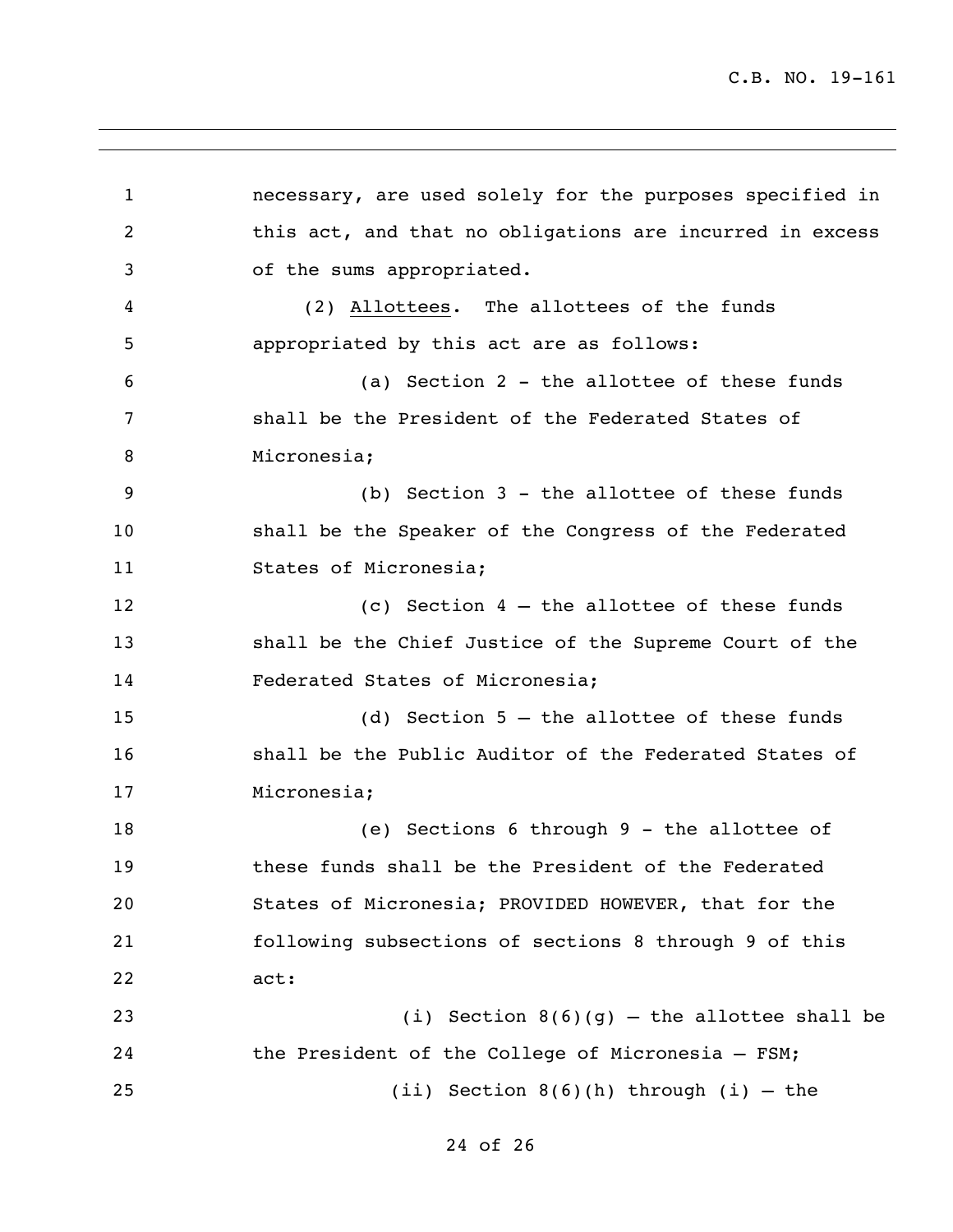allottee of these funds shall be the Governor of the State of Chuuk; (iii) Section 8(8)(e) – the allottee of these funds shall be the Governor of the State of Yap;  $[(\pm i)](iv)$  All subsections under Section 8(9) – the allottee of these funds shall be the Speaker of the Congress of the Federated States of Micronesia;  $[(i\text{iv})](v)$  Section 8(12)(a) through (d) - the allottee of these funds shall be the Chief Justice of the 10 respective State Supreme Court;  $[(\frac{\psi}{\psi})(\text{vi})$  Section 8(12)(n) – the allotte of thee funds shall be the Speaker of Congress of the Federated States of Micronesia;  $[(\frac{v_i}{\sqrt{1}})](\text{vii})$  Section 9(1)(a) through (c) - the allottee of these funds shall be the President of the College of Micronesia-FSM;  $[(\forall i \neq j) \cup (j \neq j \neq k)]$  (viii) Section 9(12)(a)(ii) – the allottee of **these funds shall be Governor of Chuuk State;**  $[(\overrightarrow{viii})](ix)$  Section  $9(12)(b)-(d)$  - the allottee of these funds shall be the Governor of the respective states.  $[(\frac{1}{2}x)](x)$  Section 9(12)(f) – the allottee of these funds shall be the Chief Justice of the Kosrae State Supreme Court;  $[(**x**+)(**x**)] (x) Section 9(12)(q) - the allotte of$ these funds shall be the Chief Justice of the Chuuk State